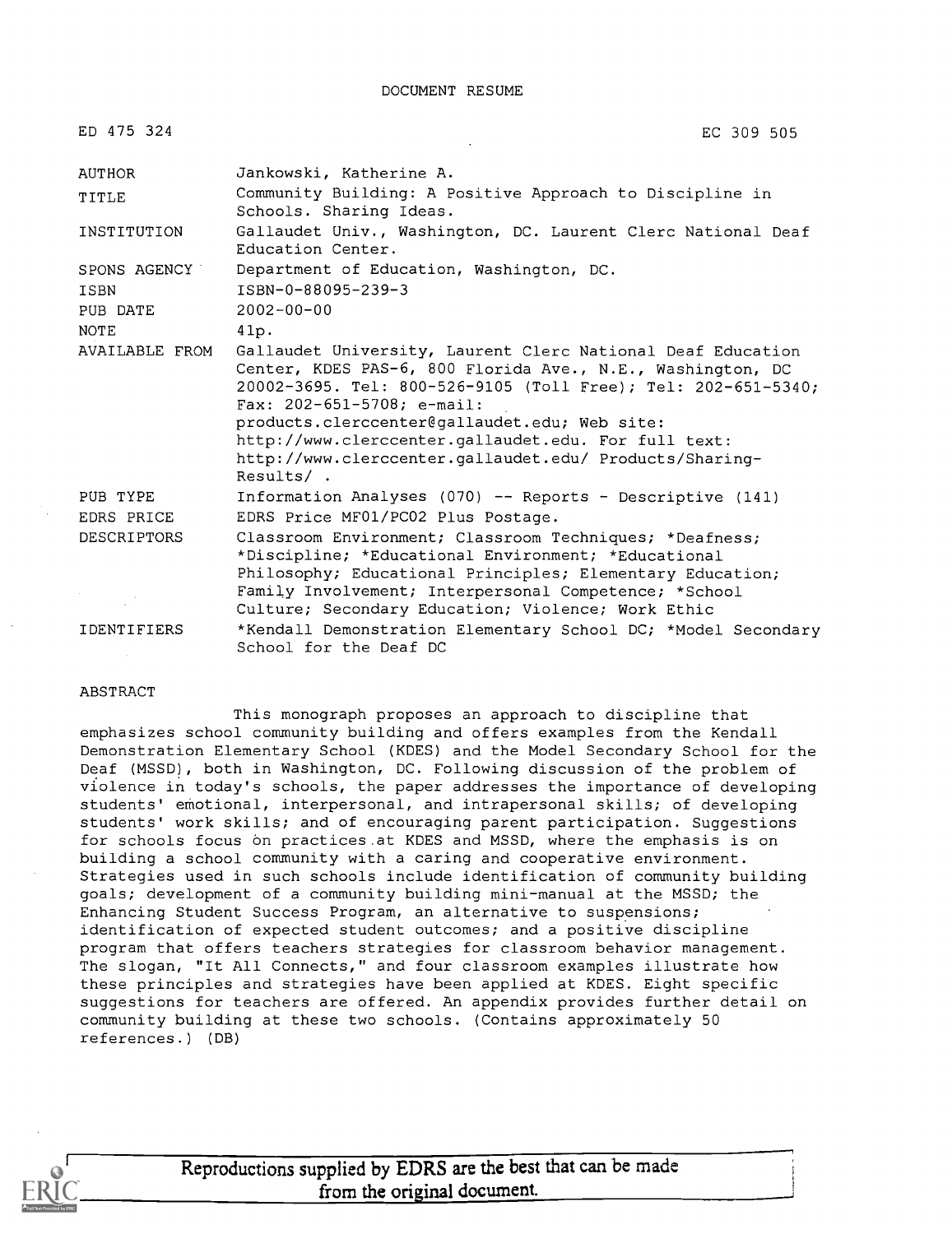# Community Building: A Positive Approach to Discipline in Schools

By Katherine A. Jankowski, Ph.D.

U.S. EPARTMENT OF EDUCATION<br>Office of Educational Research and Improvement Office of Educational Research and Improvement<br>EDUCATIONAL RESOURCES INFORMATION<br>CENTER (ERIC)<br>This document has been reproduced as<br>received from the person or organization<br>originating it.

Minor changes have been made to improve reproduction quality.

 $\bullet$ Points of view or opinions stated in this document do not necessarily represent official OERI position or policy. PERMISSION TO REPRODUCE AND DISSEMINATE THIS MATERIAL HAS BEEN GRANTED BY

 $C\mu$ r $\mu$ 

TO THE EDUCATIONAL RESOURCES INFORMATION CENTER (ERIC) 1

Laurent Clerc National Deaf Education Center Washington, D.C.

 $\mathcal{L}$ 

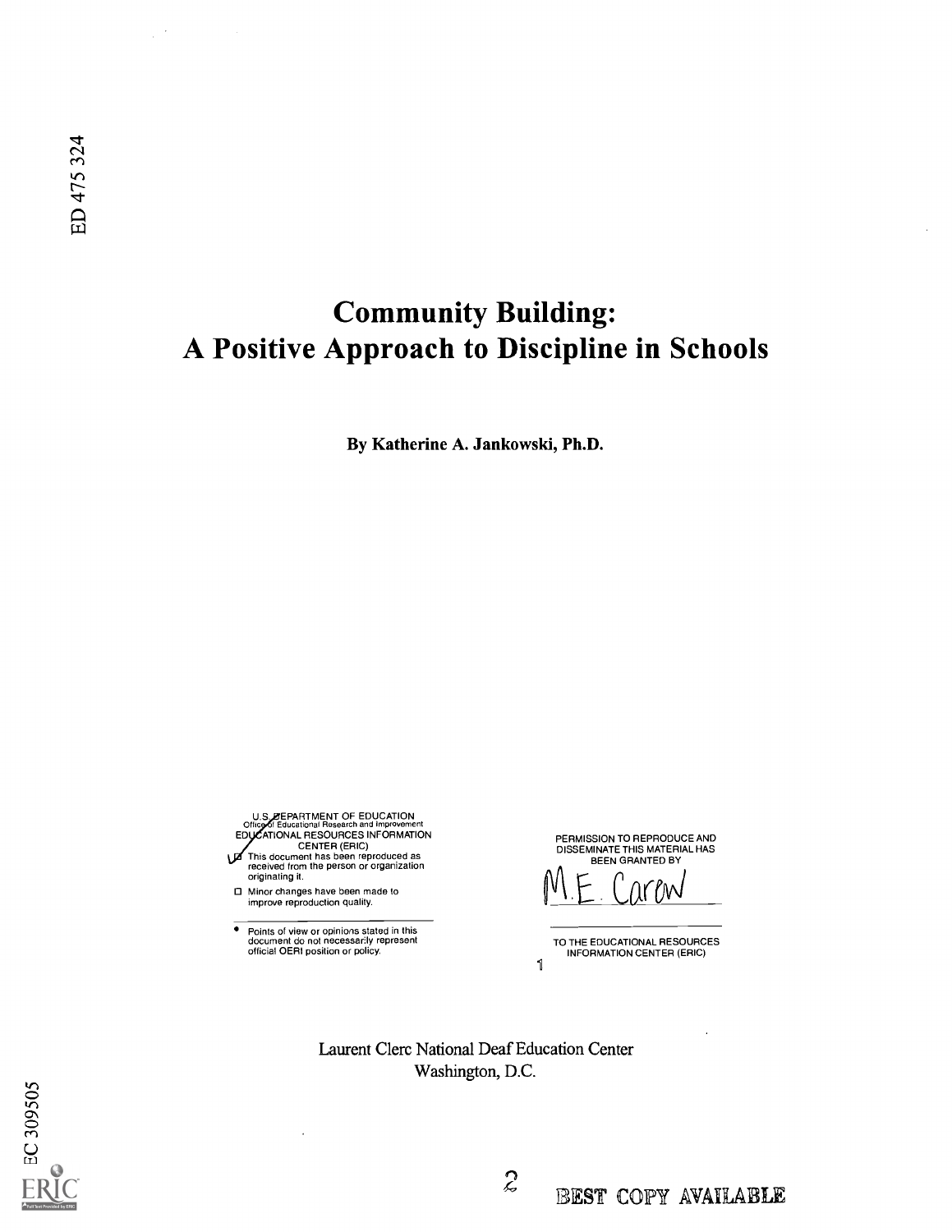#### READERS ARE ENCOURAGED TO COPY AND DISSEMINATE THIS PAPER!

Individuals and organizations are free to copy and disseminate this paper given the following conditions: 1) the paper is disseminated in its entirety, including cover and copyright page; 2) excerpts of the paper may be disseminated if the copyright and ordering information below is clearly stated on the first page of the copy or Web site page and a header or footer stating the author and title is clearly shown on each folio; 3) any monies collected will be limited to recovery of costs for reproducing; and 4) the Clerc Center is notified of your intention to disseminate the paper and the number of individuals who are likely to receive it (see contact information below).

#### WEB SITE DOWNLOADING ALSO AVAILABLE!

This paper may also be downloaded free of charge from the Laurent Clerc National Deaf Education Center Web site (http://clerccenter.gallaudet.edu) and copied or disseminated electronically given adherence to the conditions above.

> Copyright © 2002 by Laurent Clerc National Deaf Education Center Gallaudet University, Washington, D.C. All rights reserved. ISBN: 0-88095-239-3

To receive additional copies of this document, or a complete listing of other Clerc Center publications, please contact:

Publications and Information Dissemination Product Inquiries KDES PAS-6 800 Florida Avenue, NE Washington, DC 20002-3695 (800) 526-9105 (V/TTY), (202) 651-5340 (V/TTY), or (202) 651-5708 (FAX) E-mail: Products.ClercCenter@gallaudet.edu

Gallaudet University's Laurent Clerc National Deaf Education Center is pleased to disseminate the information and perspectives contained in its Sharing Ideas series. The activities reported in this publication were supported by federal funding. Publication of these activities shall not imply approval or acceptance by the U.S. Department of Education of the findings, conclusions, or recommendations herein.

Gallaudet University is an equal opportunity employer/educational institution and does not discriminate on the basis of race, color, sex, national origin, religion, age, hearing status, disability, covered veteran status, marital status, personal Community Building: A Positive Approach to Discipline in Schools By Katherine A. Jankowski, Ph.D. A Sharing Ideas series paper by the Laurent Clere National Deaf Education Center, Gallaudet University Copyright © 2002

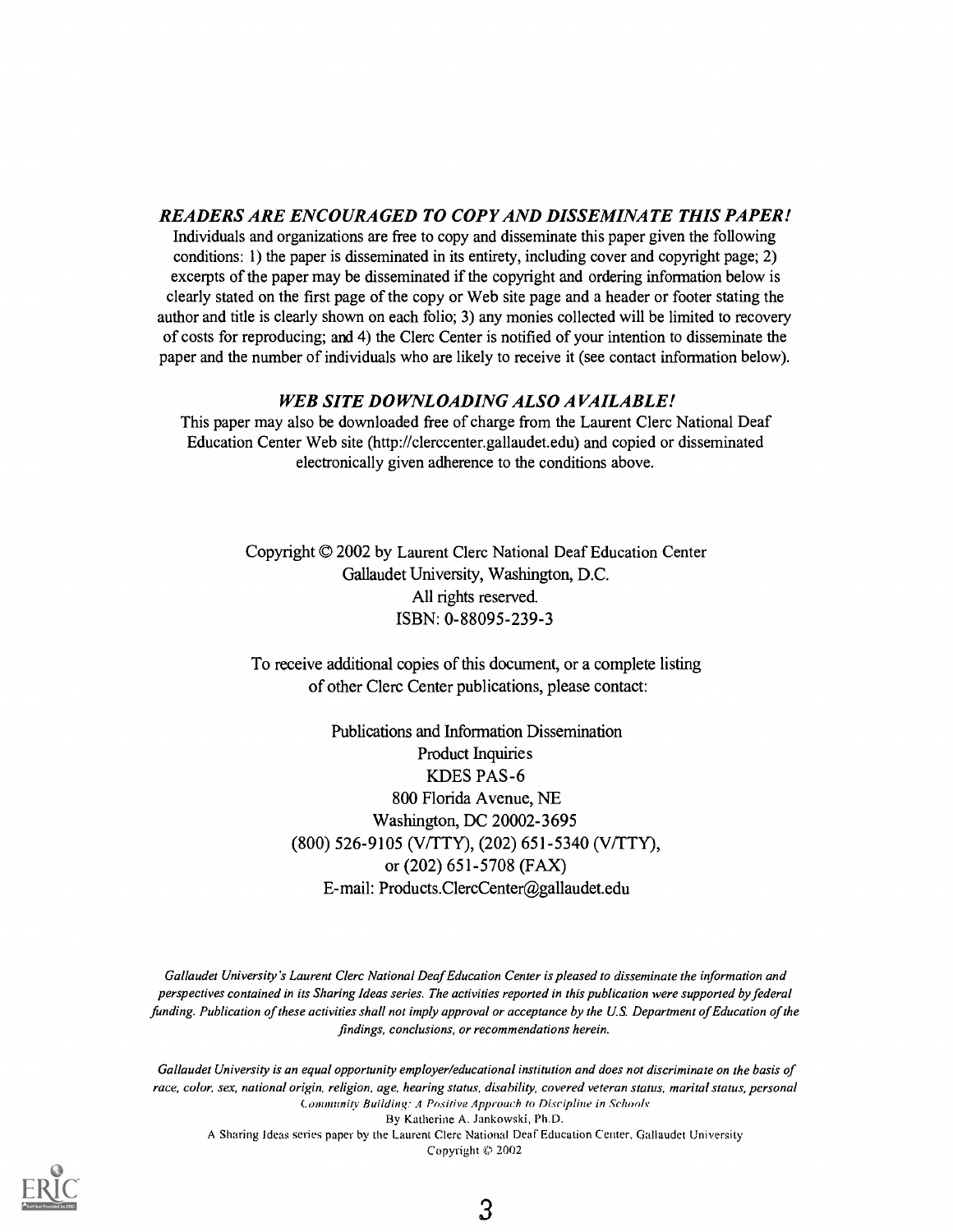appearance, sexual orientation, family responsibilities, matriculation, political affiliation, source of income, place of business or residence, pregnancy, childbirth, or any other unlawful basis.

Community Building: A Positive Approach to Discipline in Schools By Katherine A. Jankowski, Ph.D. A Sharing Ideas series paper by the Laurent Clere National Deaf Education Center, Gallaudet University Copyright © 2002  $\ddot{\phantom{a}}$ 

4



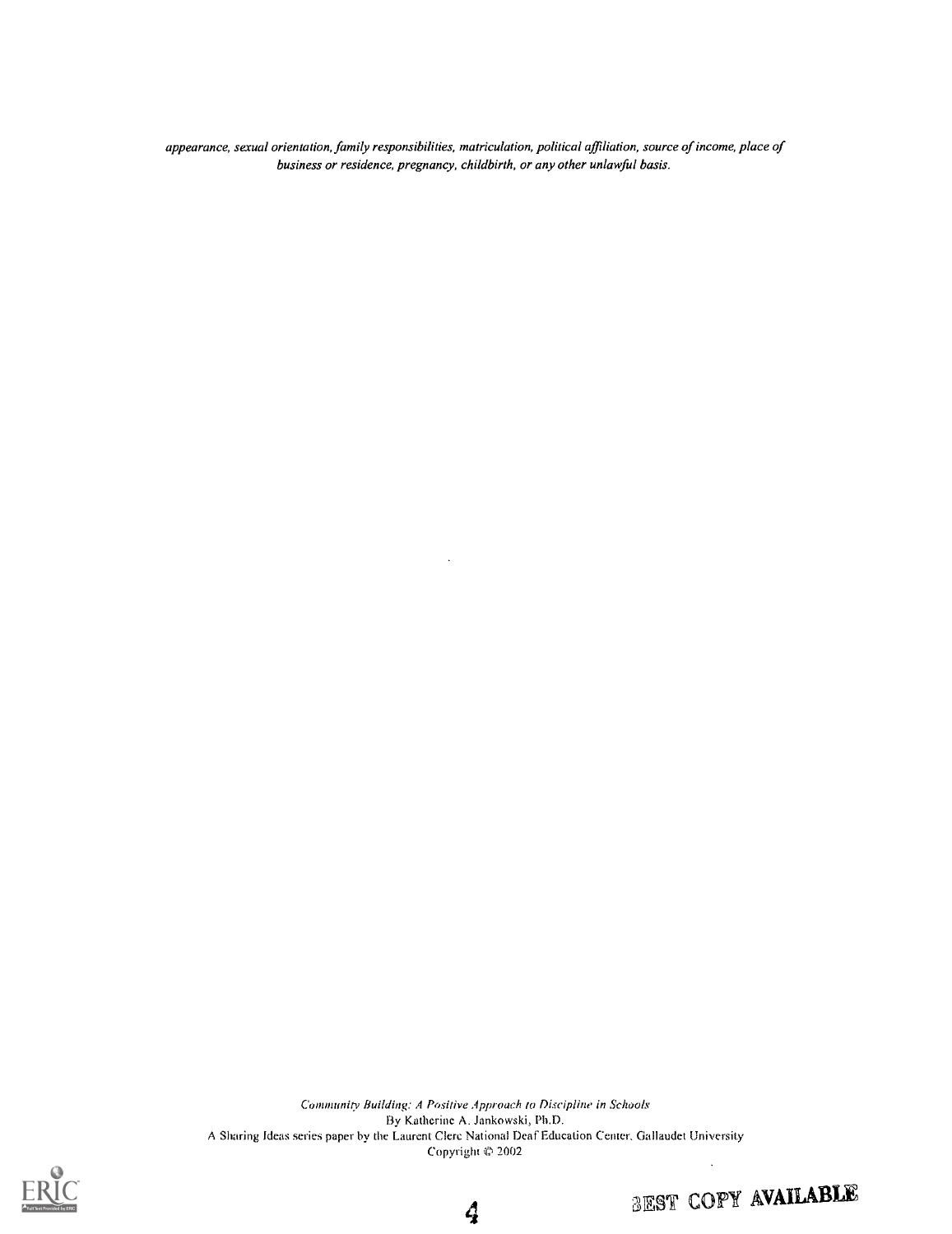#### **Contents**

The Sharing Ideas Series About the Author Discipline in Today's Schools Violence in Schools Emotional Intelligence Multiple Intelligences Work Skill Expectations Parental Involvement What Schools Should Do How It is Done at KDES and MSSD Community Building Goals Community Building Mini-Manual Enhancing Student Success Program Student Outcomes Positive Discipline "It All Connects" Example 1: Designing and Selling T-shirts Example 2: The Class Pet Example 3: The Ripped Book Example 4: The Library Book What YOU Can Do

References

Appendix: Community Building at the Demonstration Elementary and Secondary **Schools** 

Community Building: A Positive Approach to Discipline in Schools By Katherine A. Jankowski, Ph.D. A Sharing Ideas series paper by the Laurent Clerc National Deaf Education Center, Gallaudet University Copyright '© 2002

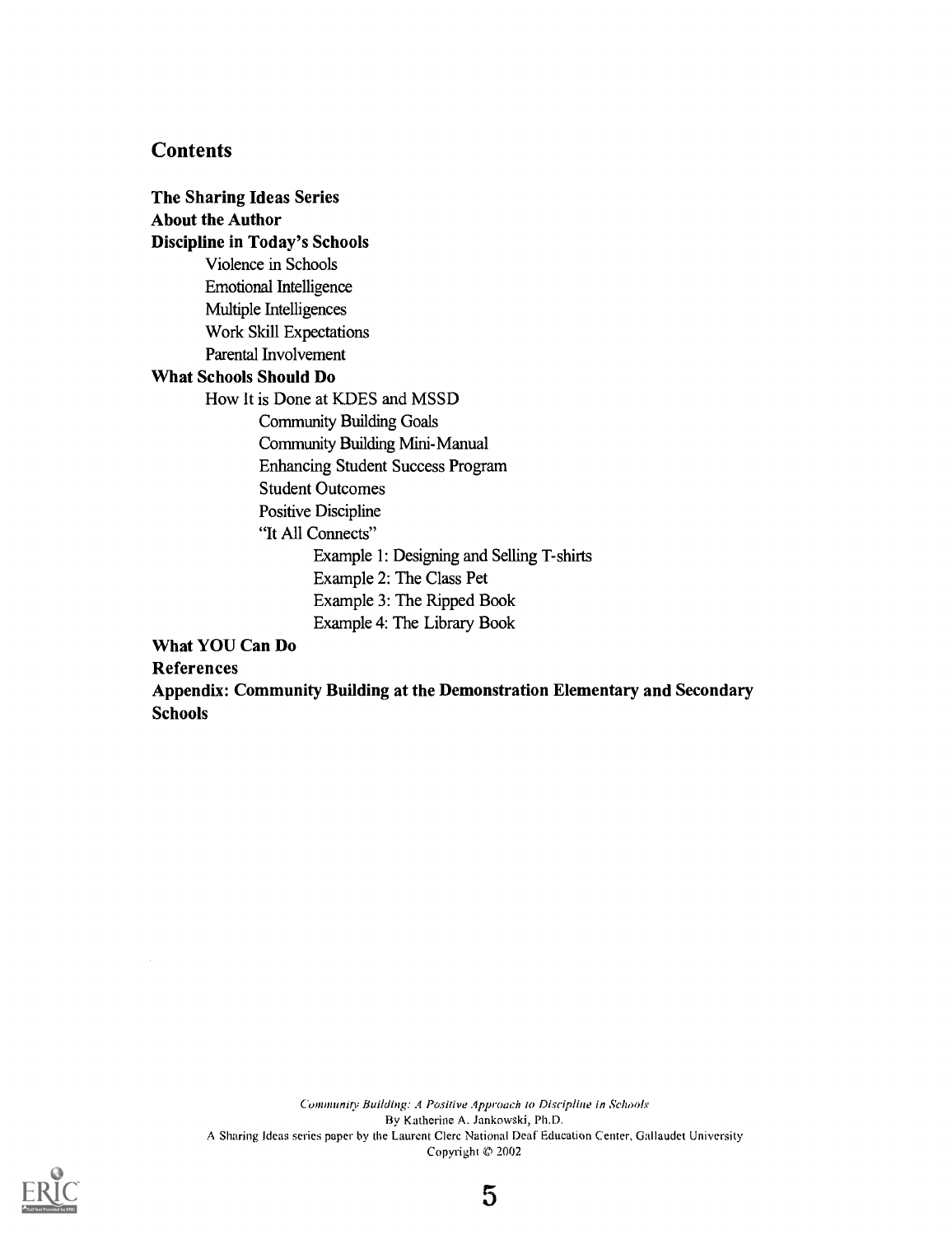## An Introduction to the Sharing Ideas Series

The Laurent Clerc National Deaf Education Center's "Sharing Ideas" series comprises working or occasional papers and videos of interest to parents and teachers of deaf and hard of hearing children, researchers, school administrators, support service personnel, and policy makers. Works in the series are often prepared for a specific 'occasion,' and include papers, presentations, or final reports that address a need in the field or contribute to the growing body of knowledge about educating deaf and hard of hearing children. The intent of the series is to act as a clearinghouse for sharing information from a number of sources.

These widely disseminated papers cover a broad range of timely topics, from describing innovative teaching strategies to reviewing the literature in an area of inquiry to summarizing the results of a research study. In every case, there is a common focus: improving the quality of education for children who are deaf or hard of hearing. The Clerc Center welcomes feedback about the concepts presented, particularly in the case of 'working papers,' which often represent works in progress or express the views or experiences of an author.

Researchers, graduate students, parents, and teachers are encouraged to send proposals for review and possible inclusion in the Sharing Ideas series. Submissions to the series are reviewed by content experts before acceptance for publication as Clerc Center products.

Community Building: A Positive Approach to Discipline in Schools By Katherine A. Jankowski, Ph.D. A Sharing Ideas series paper by the Laurent Clerc National Deaf'Education Center, Gallaudet University Copyright  $© 2002$ 

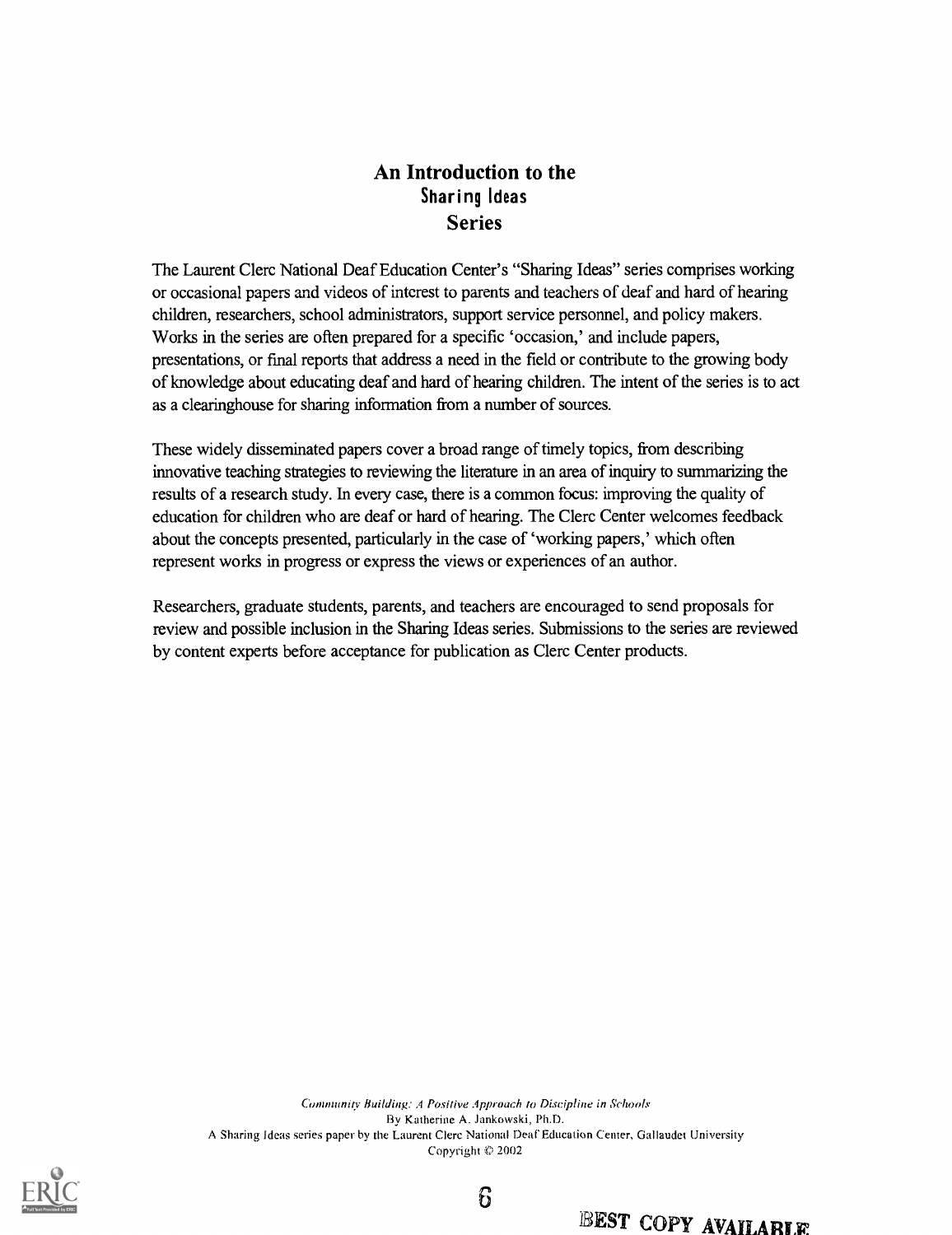#### About the Author

Dr. Katherine A. Jankowski currently provides leadership to the Laurent Clerc National Deaf Education Center's two demonstration schools-Kendall Demonstration Elementary School and the Model Secondary School for the Deaf-both located on the campus of Gallaudet University. Previously, Dr. Jankowski was superintendent at the Minnesota State Academy for the Deaf and, before that, at the Central North Carolina School for the Deaf. She has also worked as an assistant professor in the Communication Arts department at Gallaudet University, a program director at a nonprofit organization, a counselor, and a sign communication specialist.

Dr. Jankowski graduated from Gallaudet University with a bachelor's degree in psychology. She went on to earn a master's degree in counseling from the University of Arizona and a doctorate in public communication from the University of Maryland.

She is the author of Deaf Empowerment: Emergence, Struggle, and Rhetoric, and has published several articles. She has traveled extensively as a lecturer and consultant on issues related to education, empowerment, and communication.

Canununity Building: .4 Positive Approach to Discipline in Schools By Katherine A. Jankowski, Ph.D. A Sharing Ideas series paper by the Laurent Clere National Deaf Education Center, Gallaudet University Copyright © 2002



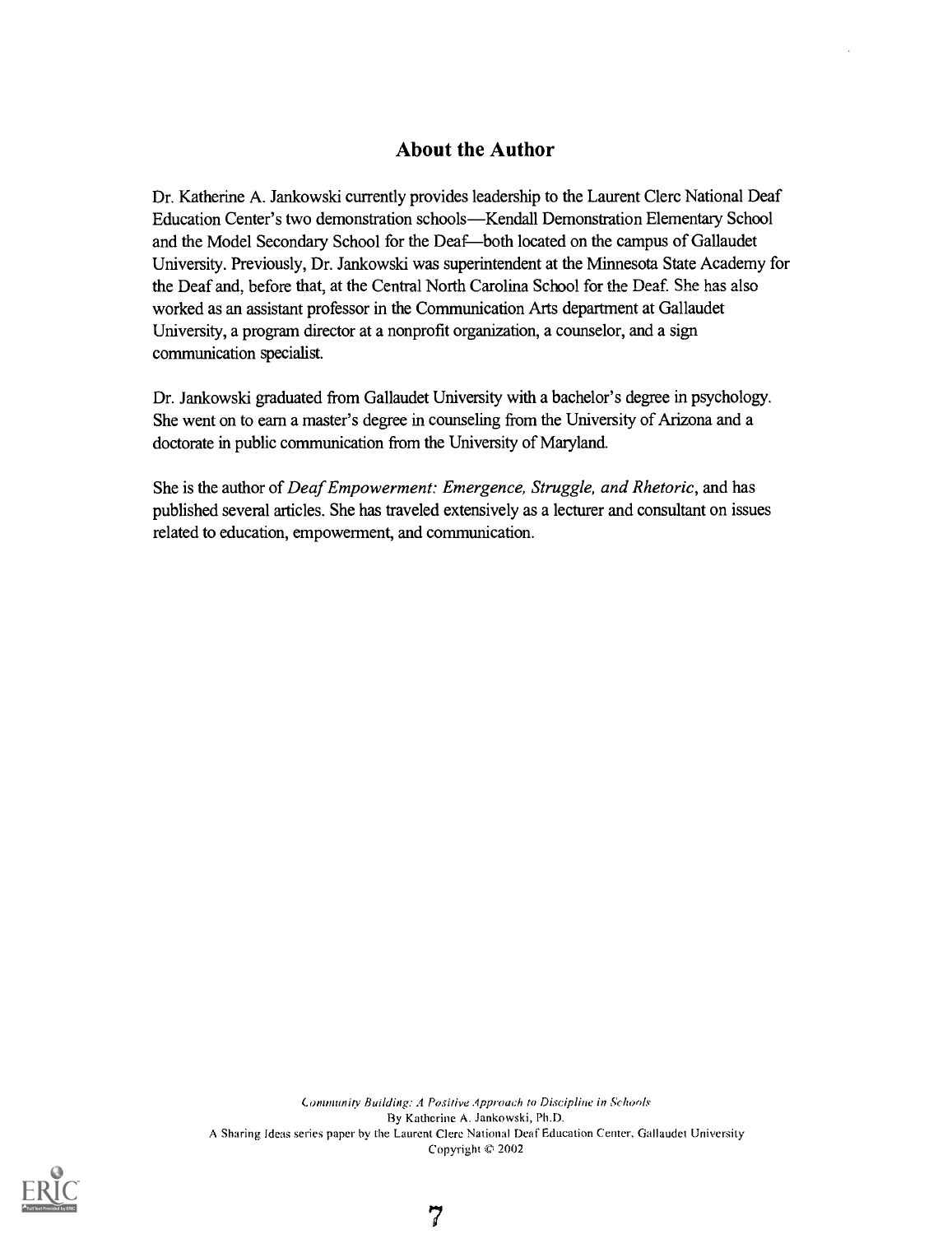# Community Building: A Positive Approach to Discipline in Schools

In the past, the term "discipline" in school most often conjured up images of some form of correction or punishment in response to student misbehavior. Students sat in neat rows in classrooms of old while their teachers stood before them lecturing on the topic of the day. Students were expected to respect their teachers, and that was the end of it. Disruptions were dealt with severely.

## Discipline in Today's Schools

Developments in recent years indicate that we need to change the way we think about discipline in school. It is no longer enough to preserve the past's narrow perception of the role of discipline. Schools are just beginning to learn and understand that discipline includes much more. How students behave should, in fact, be an area of instruction on a par with academic content in schools. To illustrate the importance of this focus, this paper will discuss the impact of increasing violence in schools, the new attention to the need to develop students' emotional intelligence, the theory that there are a variety of intelligences (called multiple intelligences), the need to develop sought-after workplace skills, and the role of parents in their children's development.

#### Violence in Schools

Since 1997, U.S. schools have seen an epidemic of violence. As never before, students are assaulting—and killing—other students. The number of students dead or wounded at the hands of their fellow students is astounding. Let's take a minute to look at just a few of the shootings:

- 2 dead, 7 wounded in Pearl, Mississippi (10/97);
- 3 dead, 5 wounded in West Paducah, Kentucky (12/97);
- 5 dead, 11 wounded in Jonesboro, Arkansas (3/98);
- 2 dead, 22 wounded in Springfield, Oregon (5/98); and most prominently,
- 15 dead, 25 wounded in Littleton, Colorado (4/99).  $\bullet$

After the horrendous mass murder at Columbine High School in Colorado, there continued to be copycat attempts. Perhaps the most shocking fact is that the ages of the shooters are decreasing. In Michigan, a 6-year-old child shot and killed a 6-year-old classmate. Even deaf students were influenced. Several schools for the deaf made the headlines in newspapers because some of their students made similar threats. One deaf student was arrested for making bombs in his dormitory room.

Community Building: A Positive Approach to Discipline in Schools By Katherine A. Jankowski, Ph.D. A Sharing Ideas series paper by the Laurent Clerc National Deaf Education Center, Gallaudet University Copyright 2002

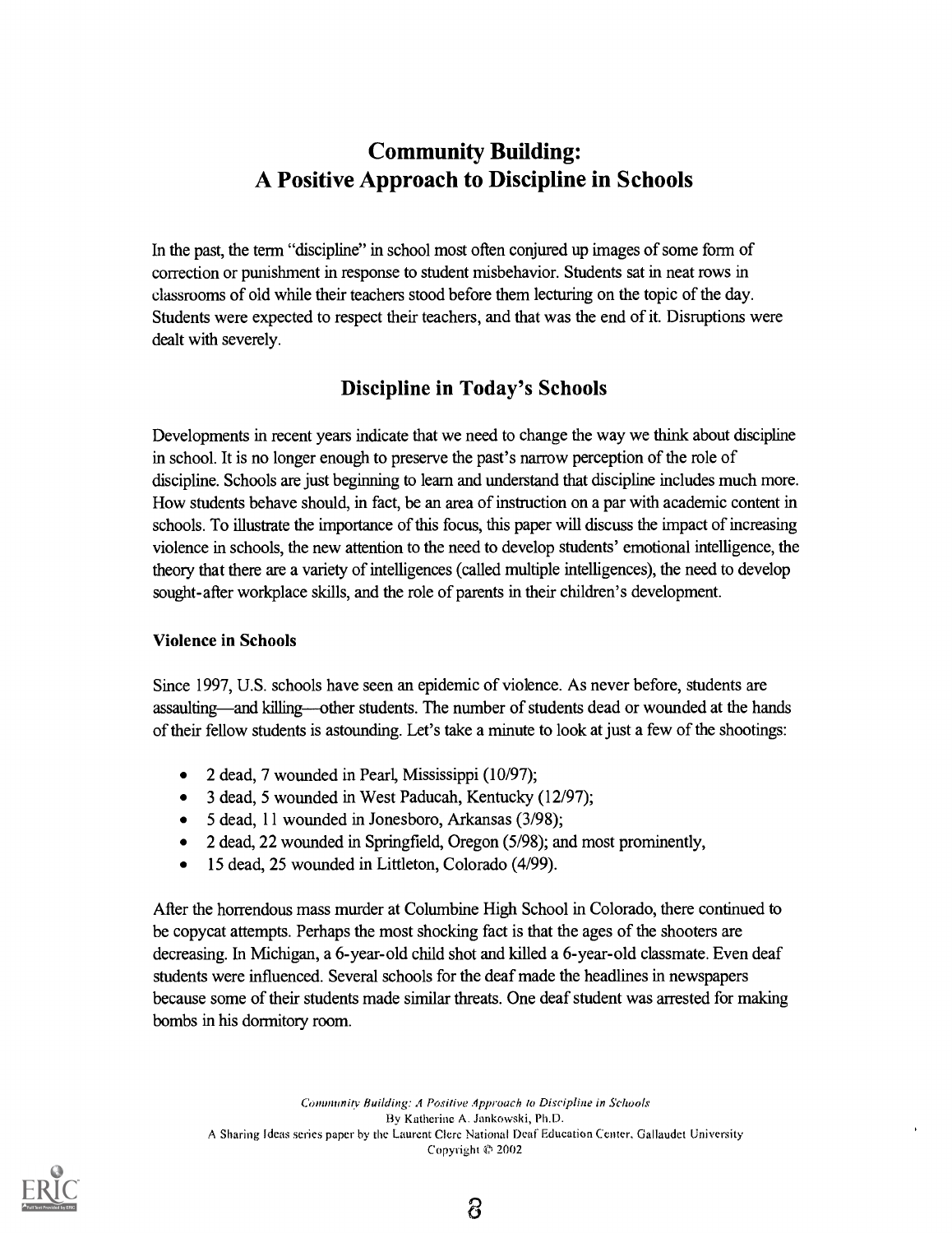Clearly, an escalation of violence in schools is a compelling reason to look at how we reach out to students. However, there are also other reasons to look at what we are teaching students, such as emotional intelligence.

#### Emotional Intelligence

There is increasing evidence to show that emotional intelligence (EQ) is a better indicator of future success than IQ (Goleman, 1995a). A recent study illustrates that people who have low tolerance levels and who are not able to read other people's cues well, no matter how talented or intelligent, are not good candidates for workplace success (Gibbs, 1995). In fact, according to one study, the future success of 4-year-olds can be determined based on their ability to control the temptation to gulp down a marshmallow (Goleman, 1995b). In this study, 4-yearolds were left alone in a room with a marshmallow in front of them. An adult told them that they could eat their marshmallow right away, but if they did, they would only get one. If, on the other hand, they waited until the adult came back, they would get another one and would be able to eat two. Some of the children ate their marshmallows right away, others waited a bit before eating, and some waited until the adult returned. When these 4-year-olds became teenagers, those who waited for the second marshmallow were generally "better adjusted, more popular, adventurous, confident and dependable." The four-year-olds who did not wait for the second marshmallow were "more likely to be lonely, easily frustrated and stubbom...[they] buckled under stress and shied away from challenges" (Gibbs, 1995). In addition, the more patient 4 year -olds later scored an average of 210 points higher on their Scholastic Aptitude Tests.

EQ is generally defined as skills in:

- empathy
- cooperation
- consensus building
- the ability to read one's feelings
- the ability to control one's impulses and anger
- the ability to calm oneself down
- the ability to maintain a positive attitude in the face of setbacks (Goleman, 1995a)

It appears that all the academic knowledge in the world means little if you have a poor EQ. Blowing a fuse at your boss, for instance, could get you fired regardless of all the knowledge and expertise you might have on your job. Consider also, the fact that the two student gunmen at Columbine were considered academically intelligent. Their academic competence did not prevent them from going on a shooting rampage.

Indeed, EQ in students must be promoted as a critical issue in schools. Educators can no longer ignore red flags that could alert others that students are in need of attention and intervention. As

Community Building: A Positive Approach to Discipline in Schools By Katherine A. Jankowski, Ph.D. A Sharing Ideas series paper by the Laurent Clerc National Deaf Education Center, Gallaudet University Copyright © 2002



9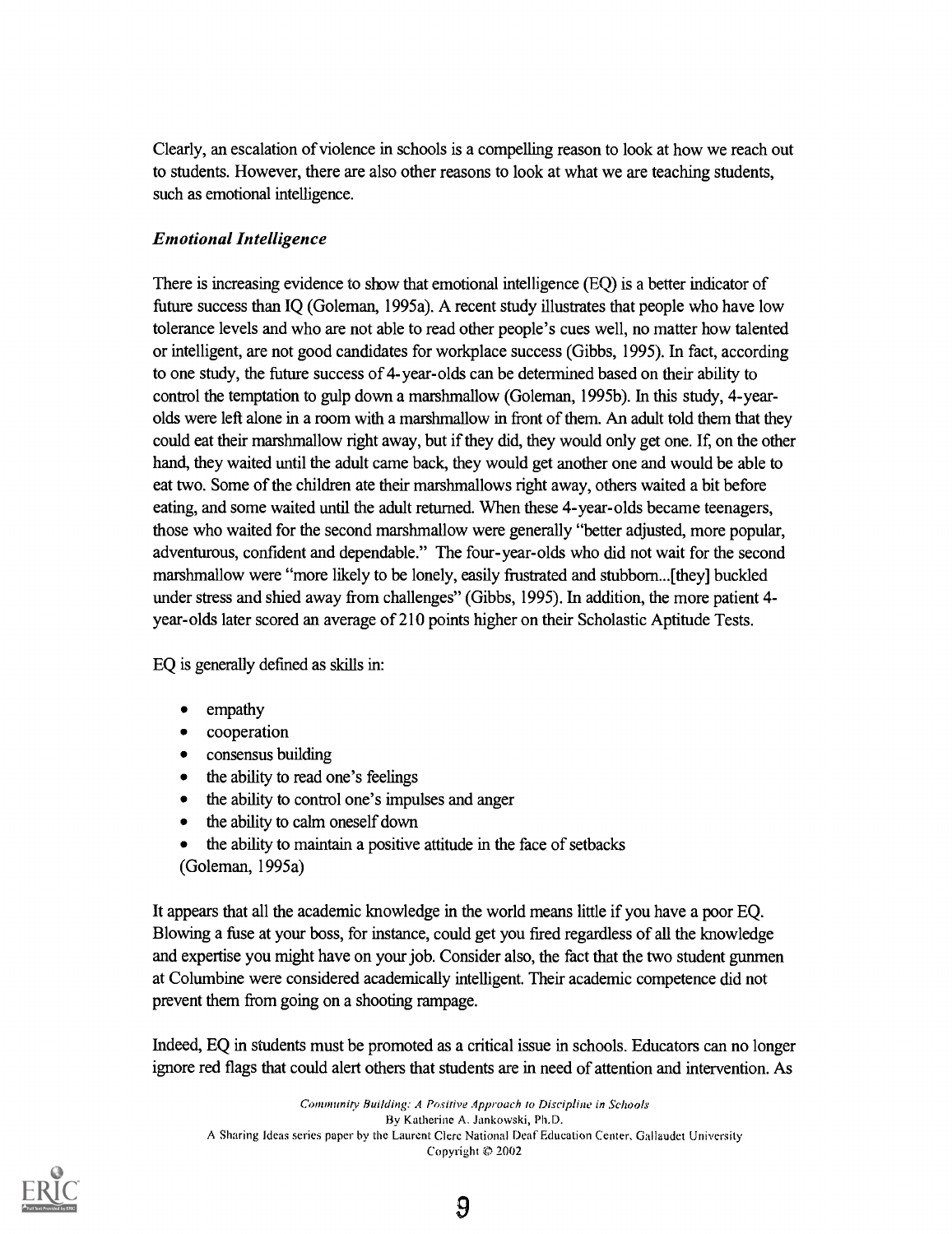Luke Woodham, who at age 16 killed his mother and shot two students in Pearl, Mississippi, said, "No one, especially children, just becomes a murderer. Something had to happen to push them to that point" (Rogers, Stewart, Klise, & Haederle, 1999). While educators are certainly not to blame if their students choose to lead a life of crime, they can provide them with the resources, skills, and nurturance that hopefully will prevent them from going astray.

EQ skills must be nurtured, taught, and refined. As Aristotle said, "Anyone can become angry—that is easy. But to be angry with the right person, to the right degree, at the right time, for the right purpose, and in the right way—this is not easy!" (cited in Goleman, 1995a, p. xiii)

Low EQs are correlated with:

- problems in marriage and parenting
- dropping out of school  $\bullet$
- aggressiveness
- drug use
- teen pregnancies
- eating disorders
- problems on the job to the point of mining one's career
- poor health
- violent crimes  $\bullet$

And yet a 1995 report (Goleman, 1995a) indicates that EQ in American children is deteriorating at an alarming rate, and this decrease is true for both impoverished and privileged children.

#### Multiple Intelligences

For years there have been theories that there is more than one kind of intelligence. Howard Gardner (1983) is one who came up with a theory of "multiple intelligences." He has identified eight intelligences that are supported by a set of defining criteria. These eight intelligences are as follows:

- linguistic
- logical-mathematical
- musical
- bodily-kinesthetic
- spatial
- naturalist
- interpersonal  $\bullet$
- intrapersonal  $\bullet$

Community Building: A Positive Approach to Discipline in Schools By Katherine A. Jankowski, Ph.D. A Sharing Ideas series paper by the Laurent Clere National Deaf Education Center, Gallaudet University Copyright  $$2002$ 

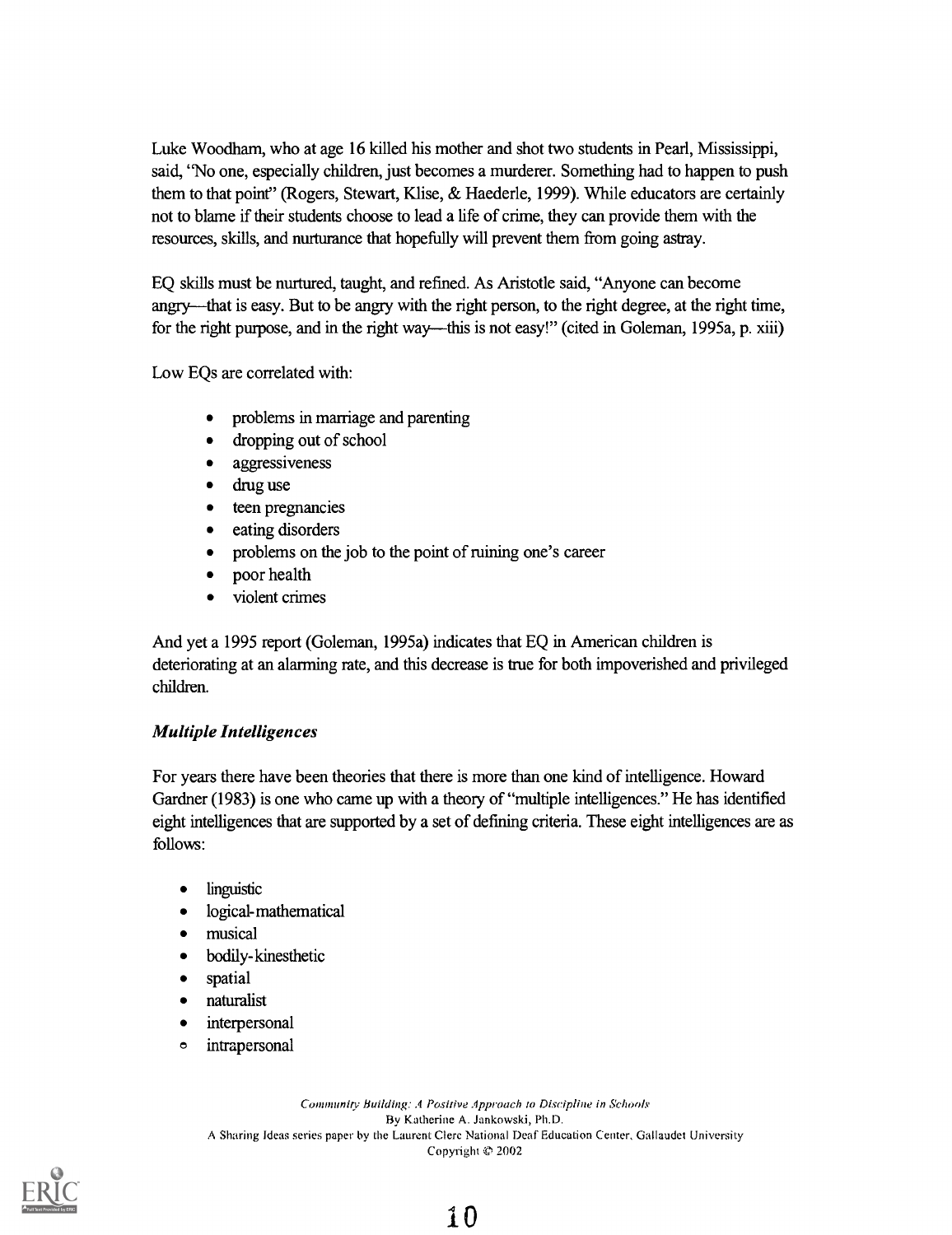Many schools have embraced the theory of multiple intelligences and used a variety of avenues in the classroom to help students develop their various intelligences.

In discussing emotional intelligence, Daniel Goleman (1995a, p. 43) cites Peter Salovey, a Yale professor who categorized components of emotional and social skills into five areas:

- knowing one's emotions
- managing emotions  $\bullet$
- motivating oneself
- recognizing emotions in others
- handling relationships

These categories correspond to the interpersonal and intrapersonal intelligences of Gardner's multiple intelligences.

#### Work Skill Expectations

Another reason for looking at the need to develop EQ skills in students relates to what employers are looking for in employees. Employer surveys demonstrate that they are looking for certain qualities in employees:

- listening and communication skills
- adaptability
- creative thinking  $\bullet$
- problem-solving skills  $\bullet$
- goal setting  $\bullet$
- competence in reading, writing, and computation

Results of a study, based on interviews with consultants, employers, and employees and conducted by the Secretary's Commission on Achieving Necessary Skills (SCANS) of the U.S. Department of Labor, illustrate the need for employee skills in three general areas (SCANS, 1991):

- basic skills (e.g., reading, writing, math, listening, speaking)
- thinking skills (e.g., thinking creatively, making decisions, solving problems, reasoning)
- personal qualities (e.g., responsibility, self-esteem, sociability, self-management,  $\bullet$ honesty)

It is interesting to note that two out of three SCANS categories deal with skills outside the realm of academics. Likewise, the top five qualities that Fortune 500 companies seek in employees are directly relevant to EQ skills:

Community Building: A Positive Approach to Discipline in Schools By Katherine A. Jankowski, Ph.D. A Sharing Ideas series paper by the Laurent Clerc National Deaf Education Center, Gallaudet University Copyright © 2002



# $\begin{array}{c} 1 \\ 1 \end{array}$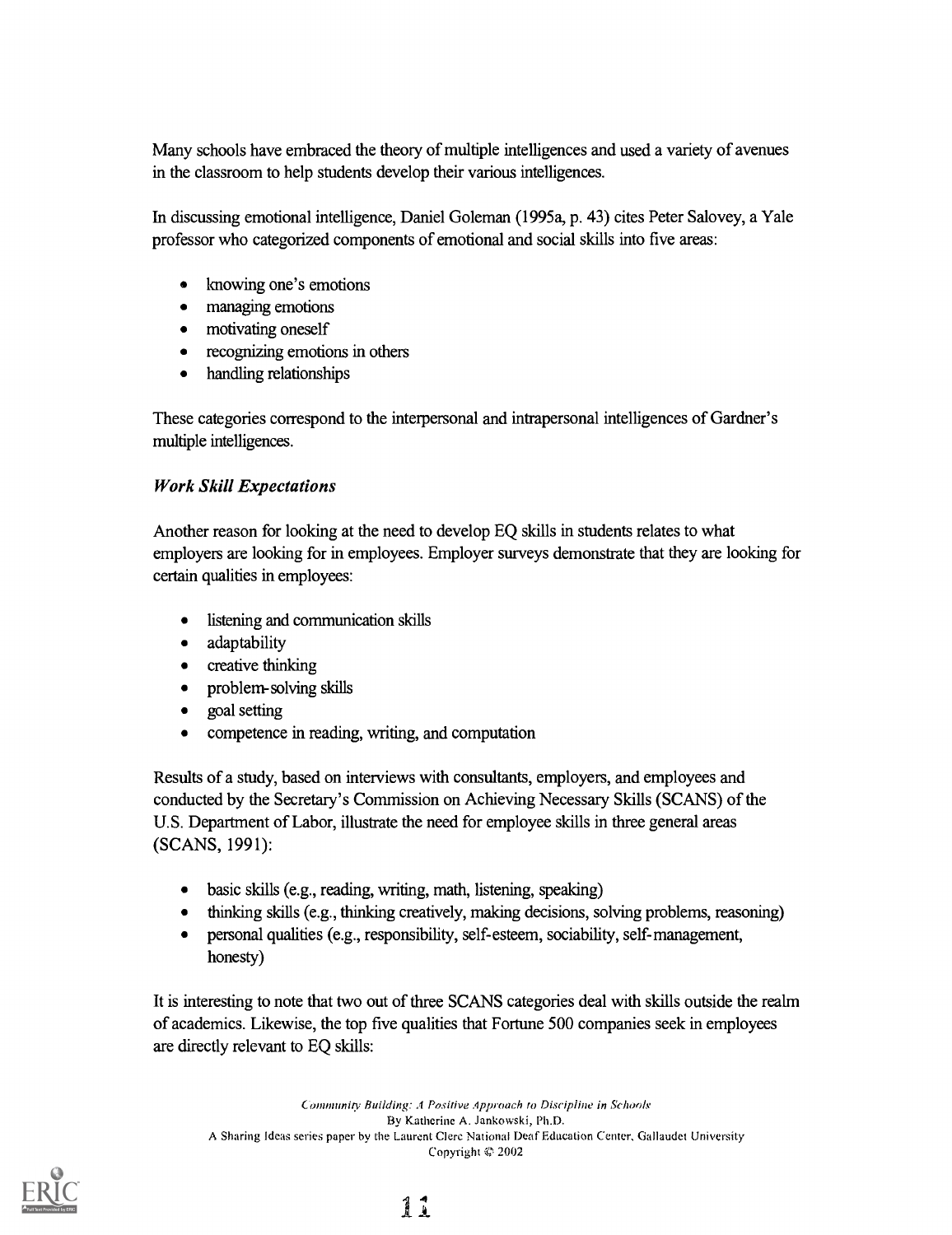- teamwork
- problem solving
- interpersonal skills
- oral communication
- listening

In view of these employer expectations, it is not surprising to find that 85 percent of those who lose jobs do so because of inadequate social skills (Gresham, 1981).

#### Parental Involvement

Effective schools often discuss parental involvement as a critical component in the overall academic success of students. As the primary adults in their child's life, the parents are also the key models for their child, playing a significant role in shaping their child's EQ skills. For this reason, it is important for schools to also consider the role of parents in their planning.

For deaf children, however, this issue could be more complex. For instance, some deaf children attend residential schools and, therefore, the primary adults in their lives may be dormitory personnel. Schools and programs serving deaf students who reside in their dorms have the responsibility to consider the role of dormitory staff in developing EQ skills in students. For further information on how this can be achieved, see Student Life in the New Millennium: Empowering Education for Deaf Students (Jankowski, 1999).

The great majority of deaf students have hearing parents. Hearing parents of deaf children have varying skills in their ability to communicate with those children. It is not uncommon for hearing parents to have little or no ability to communicate with their deaf children. In addition, there are many hearing parents who have lower expectations of their children because they are deaf. Let us look a bit further at this issue.

Studies on the topic provide illuminating insights. One study of particular interest, which addressed parents of disabled children, demonstrated that there are three major themes that influence the extent to which parents encourage autonomy in their children (Kellegrew, 1994):

- cultural beliefs (e.g., the school is fully responsible for teaching the child particular skills,  $\bullet$ or disabled children are not capable of performing particular skills)
- ecological constraints (e.g., lack of time)
- inaccurate perceptions of their child's ability (e.g., underestimating their ability to do something)

The study showed that, as a result of these major themes, many disabled children are not provided with opportunities to develop self-care skills. While this study did not focus on hearing parents of deaf children in particular, it can easily be applied to them. Many hearing parents of

Community Building: A Positive Approach to Discipline in Schools By Katherine A. Jankowski, Ph.D. A Sharing Ideas series paper by the Laurent Clere National Deaf Education Center, Gallaudet University Copyright  $© 2002$ 

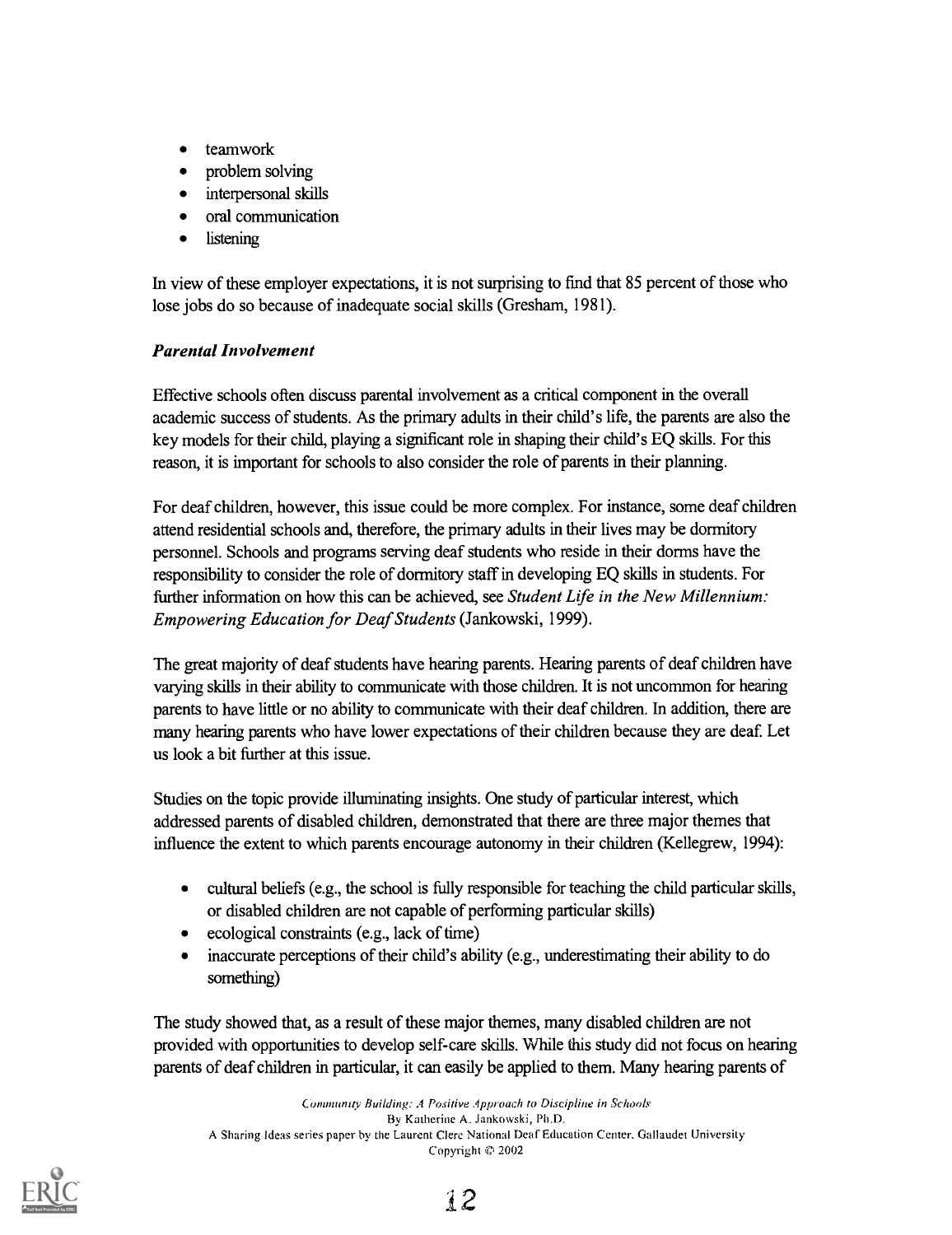deaf children have these same perceptions and beliefs. An additional complication is that their involvement with their deaf children is compounded by the need to be able to communicate with them.

To ensure that parents of deaf children enhance their children's EQ skills rather than hinder their development, schools need to take on the responsibility for training parents as well.

#### What Schools Should Do

Increasing violence in schools, decreasing levels of EQ, employers' needs, and parental issues show that there is a need for schools to change dramatically the way students are taught.

This, unfortunately, is no easy task. There are educators who believe it is not their job to teach interpersonal and social skills and that the focus needs to be solely on academic preparation. However, the increase in school violence, the need to develop EQ skills for personal and employment success, and the need for family involvement make it clear that it is insufficient to focus only on academics.

The surveys and SCANS information from employers make it clear that schools must focus on EQ skills as well as academics. Employers are looking for certain qualities in employees, most of which center around EQ skills. Since our job as educators is to prepare students for success in the world of work, it is our responsibility to ensure that our curriculum does exactly that.

Interestingly enough, the federal law that requires children to attend schools says nothing about academic preparation, but states that schools are "to prepare children for responsible citizenship" (Nelsen, Lott, & Glenn, 1997).

Let's consider some other facts as we determine why educators need to teach skills that develop high EQs:

- Alfred Adler (1964) has stated that a sense of belonging motivates children to develop their skills and contribute to the welfare of others.
- An abundance of research shows positive results of early EQ development, e.g.,  $\bullet$ students who received problem-solving skills training in elementary school or middle school were found to be better able to handle stressors. They were more likely to show higher levels of positive social behaviors and less likely to demonstrate problem or destructive behaviors than students who did not receive any intervention (Elias & Clabby, 1992; Elias, Gara, Schuyler, Branden-Muller, & Sayette, 1991; Rotheram, 1987; Solomon, Watson, Delucchi, Schaps, & Battistich, 1988; Weissberg, Gesten, Carnike, Toro, Rapkin, Davidson, & Cowen, 1981; Weissberg, Jackson, & Shriver, 1993).

Community Building: A Positive Approach to Discipline in Schools By Katherine A. Jankowski, Ph.D. A Sharing Ideas series paper by the Laurent Clerc National Deaf Education Center, Gallaudet University Copyright  $$2002$ 

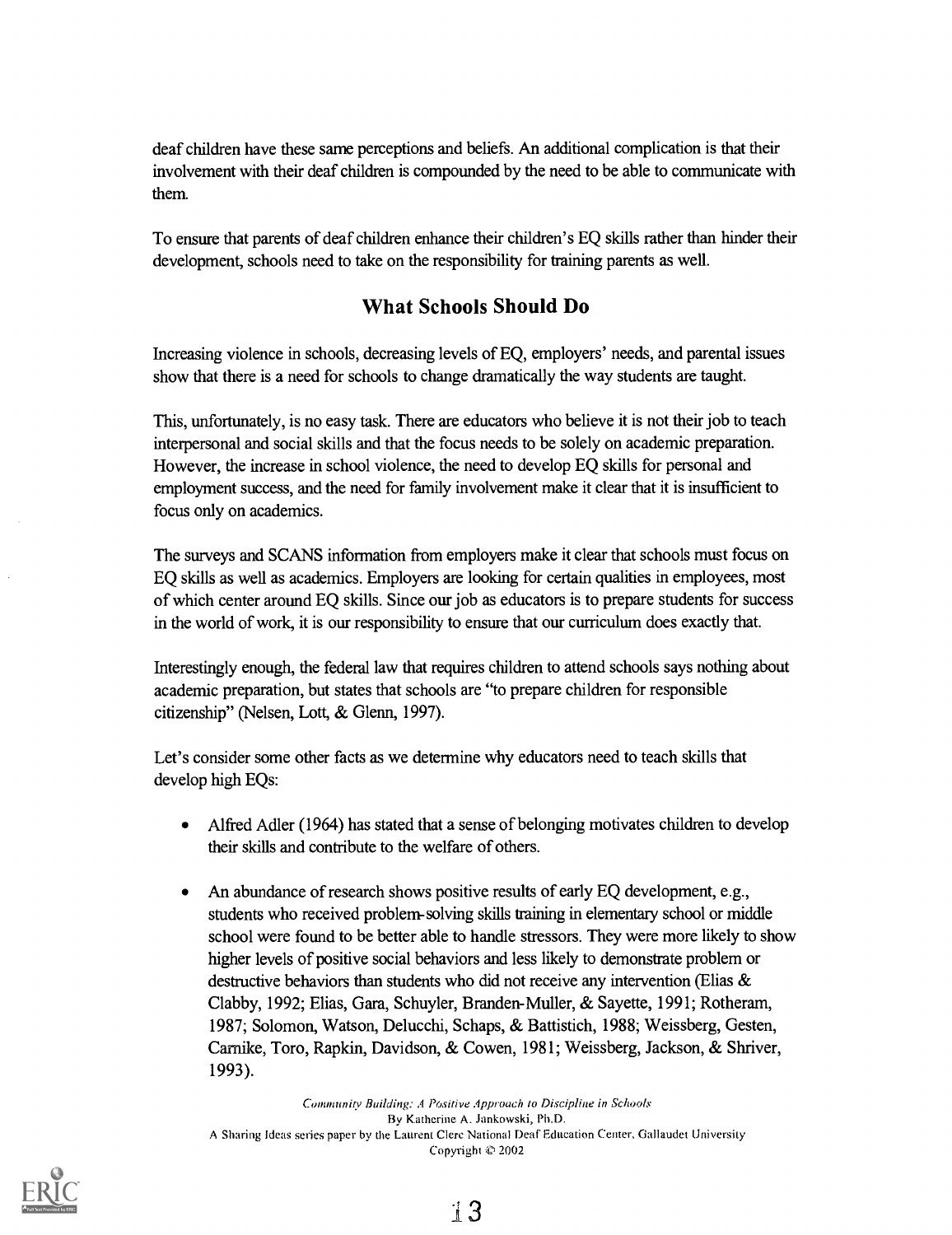- The Individuals with Disabilities Education Act (IDEA) regulations stipulate that educators are responsible for encouraging positive behaviors by providing support in the classroom, rather than relying on suspensions and expulsions (*The School Discipline* Advisor, 1999). Rob Homer, who works with the Center on Positive Behavioral Intervention and Support, which is funded by the Office of Special Education and Rehabilitative Services (OSERS) of the Department of Education, says, "The old tools—the tools that our society typically uses, which is to reprimand and punish and exclude children—really don't work. And the 'get tough' philosophy is, in many times, good politics and lousy education." He explains "positive behavioral support" requires "a different approach." He goes on to say that "the research that's been funded in IDEA... [demonstrates that] the things you do, the use of behavioral and positive strategies to work with the more difficult kids, actually have dramatic advances and improvements for all kids." (The School Discipline Advisor, p. 5)
- The American Psychological Association recognizes the importance of including emotional intelligence training in classrooms as studies have consistently shown that academic performance can be enhanced when it occurs (Sleek, 1997). Educational psychologist and author Jane Healy (1995) believes that teachers can integrate social and emotional learning into the curriculum. For instance, children can be taught to respect each other and not put each other down during class discussions.
- It is found that educators who establish firm boundaries and foster warm classroom environments strengthen students' attachment to school, their interest in learning, their ability to refrain from self-destructive behaviors, and their positive behaviors.
- People who can listen well, ask good questions, and have the assertiveness to ask questions, who can examine a situation from various perspectives, will be strong learners. (Kriete, 2000)

It is not sufficient to expect that students will pick up EQ skills on their own. These are skills that need to be modeled, experienced, practiced, extended, and refined. The question is then posed: How can educators address all of these skills when there are already so many things to teach? While this is definitely a challenge, there are ways to develop these skills as part of the curriculum without them being an "add on."

#### How It is Done at KDES and MSSD

At Kendall Demonstration Elementary School (KDES) and the Model Secondary School for the Deaf (MSSD) on the campus of Gallaudet University, a philosophy of community building has been established that strives to create a caring and cooperative environment where

Community Building: A Positive Approach to Discipline in Schools By Katherine A. Jankowski, Ph.D. A Sharing Ideas series paper by the Laurent Clerc National Deaf Education Center, Ciallaudet University Copyright  $© 2002$ 



14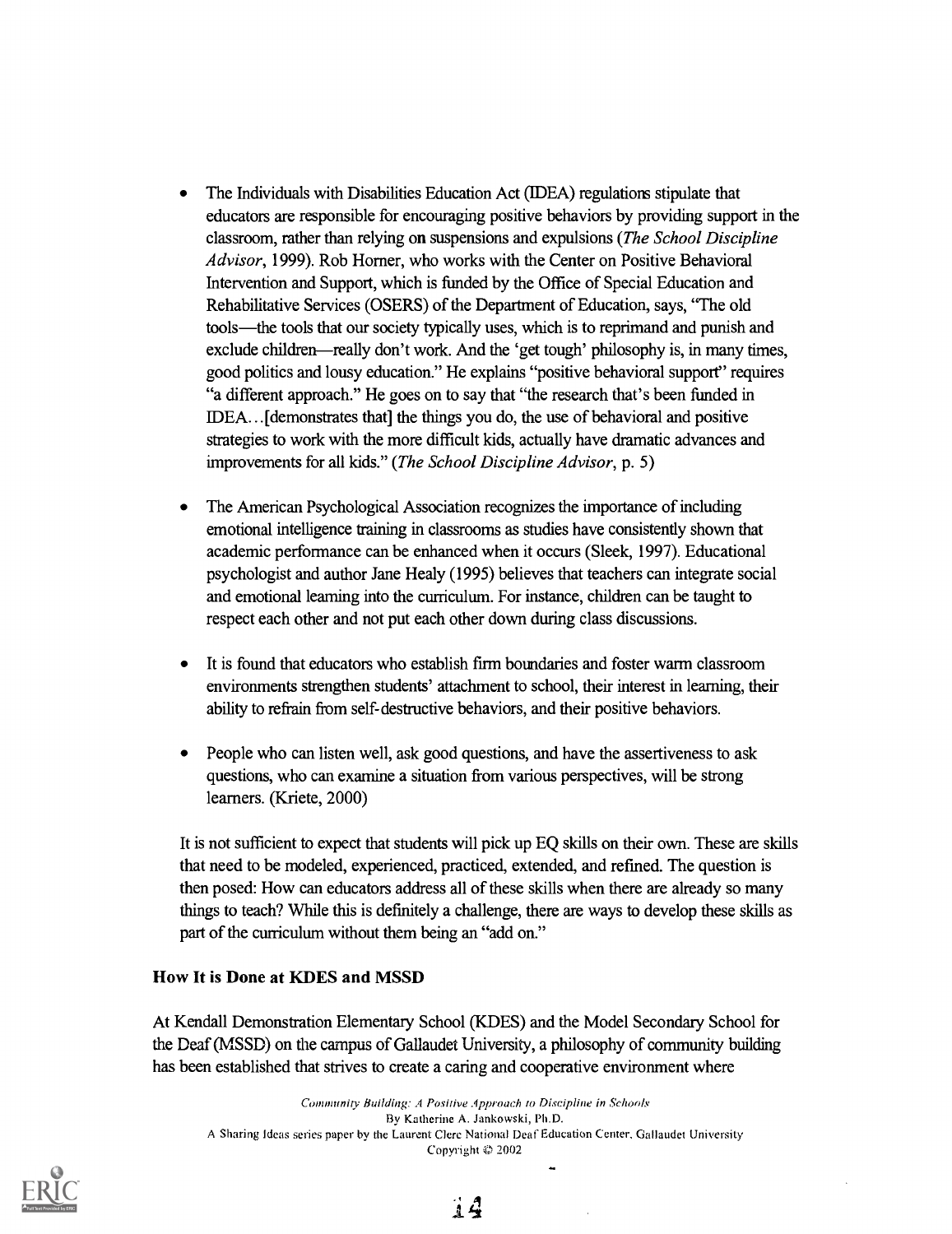everyone treats each other with respect and dignity. Some of the strategies used at KDES and MSSD to enhance community building include: community building goals, community building mini-manuals, the Enhancing Student Success Program, the establishment of expectations for student outcomes, the use of positive discipline, and "It All Connects."

#### Community Building Goals

With input from students, families, teachers, and staff, we developed the following community building goals:

As a community, KDES and MSSD students, teachers, staff, and parents will:

- respect ourselves and others,
- be responsible for our community, and
- work together to be the best we can be.

With the establishment of the goals came a student community-building poster contest to reflect the philosophy and goals. Two posters were selected-one for KDES and one for MSSDand subsequently printed and posted all around campus.

#### Community Building Mini-Manual

A mini-manual (see "Community Building at the Demonstration Elementary and Secondary Schools" in the Appendix) was developed to offer a brief overview of various strategies that can be used inside the classroom and out. It was distributed to all teachers and staff.

#### Enhancing Student Success Program

The Enhancing Student Success Program (ESSP) was established as an alternative to suspensions. Students who commit the most serious offenses are referred to this program. The goal of the program is to provide students with another chance to succeed in the regular school setting. As an educational and intervention program, the ESSP philosophy centers on the belief that students are capable of changing for the better, especially when they are in a challenging environment. Accordingly, students in ESSP are in a structured environment conducive to learning new skills and becoming positive, responsible people.

#### Student Outcomes

Like many other schools across the United States, KDES and MSSD have established a set of expectations for the skills students will be expected to master by the time they graduate. As explained earlier, it is no longer sufficient for students to merely master academic coursework. They need to develop a wide variety of skills and abilities, in addition to acquiring knowledge.

Community Building: A Positive Approach to Discipline in Schools By Katherine A-Uankowski, Ph.D. A Sharing Ideas series paper by the Laurent Clerc National Deaf Education Center, Gallaudet University Copyright @ 2002





# i5 BEST COPY AVAILABLE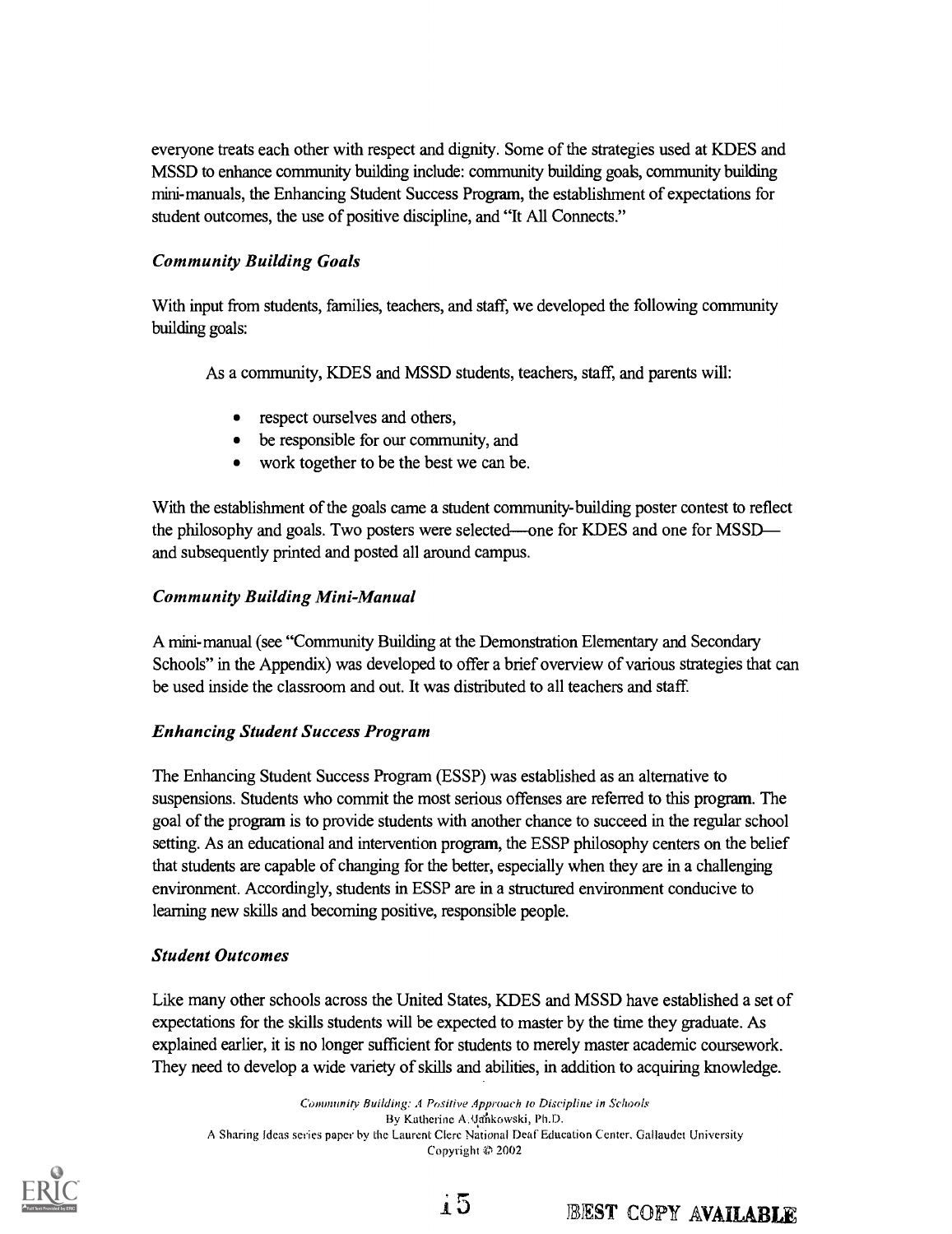Consequently, with input from all stakeholders, including students, families, teachers, staff; administrators, and the business community, the following desired outcomes were established:

Students will be expected to:

- acquire essential knowledge and skills, including those identified in the national  $\bullet$ standards (language arts, mathematics, science, the arts, health, physical education, technology, social studies, and deaf studies), and be able to apply them in planning and carrying out complex projects.
- achieve, to the best of their ability, a full repertoire of linguistic and communicative  $\bullet$ competencies to use at their disposal in interactions with both deaf and hearing people.
- be critical, creative, and reflective thinkers, decision makers, and problem solvers who effectively cooperate and collaborate to achieve common goals in life situations and groupings that reflect cultural, social, and academic diversity.
- display emotional intelligence through a positive attitude, respect, and healthy patterns of  $\bullet$ behavior toward themselves and others.
- design, refine, and initiate a life plan based on self-exploration and experience that  $\bullet$ incorporates knowledge of their rights, available resources, and effective self-advocacy.

These outcomes demonstrate the belief that all skills should be developed in order to graduate students who are not only intellectually prepared but are responsible, caring individuals who can make good decisions and solve problems effectively.

To ensure that students make steady progress throughout the grades as they move toward graduation, their skills will be measured against standards and benchmarks that are currently being developed at KDES and MSSD. These benchmarks will serve as indicators of the level of skill students need prior to entering the next grade level.

While academic preparation continues to be an important focus of the curriculum at KDES and MSSD, the other skills are critical to the success of the students' future lives and are merged with academics as much as possible.

#### Positive Discipline

Community building is the general philosophy at KDES and MSSD, and "positive discipline" is the name of the program that has been adopted at the schools to provide the teachers and staff with the tools for behavior management. Positive discipline is an approach developed and authored by Jane Nelsen. Although positive discipline is the program used at KDES and

Community Building: A Positive Approach to Discipline in Schools By Katherine A. Jankowski, Ph.D. A Sharing Ideas series paper by the Laurent Clerc National Deaf Education Center, Gallaudet University Copyright  $© 2002$ 

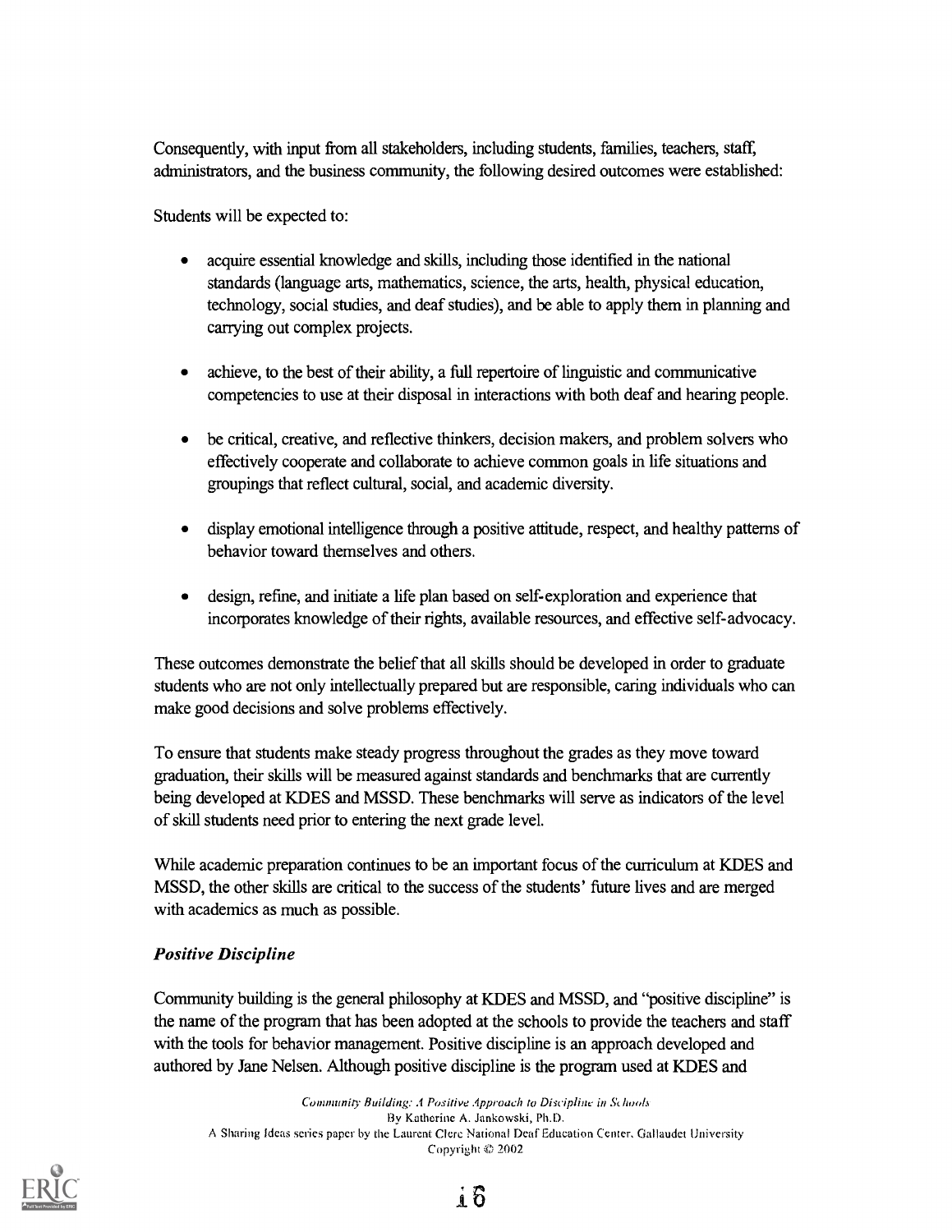MSSD, there are many other programs that are as effective. Each school or program should choose the approach that is most appropriate. The key is to choose a program that focuses on critical skills, such as conflict resolution or problem solving.

The positive discipline program has worked well for KDES and MSSD for the following reasons:

- Positive discipline offers many strategies for teachers and staff to use in the classroom and elsewhere.
- The authors have a variety of books for various users—teachers, parents, and  $\bullet$ educators in the preschool setting; educators of teenagers, etc.
- $\bullet$ A training manual and workshops are offered.

Several KDES and MSSD teachers and staff received training in order to train others.

One of the key components of positive discipline is a community meeting. Community meetings are used primarily for problem solving or decision making. The goal is to empower students in developing a variety of critical thinking and interpersonal skills. In the book, Ways We Want Our Class to Be (1996), the Developmental Studies Center offers the following benefits of community meetings:

- $\bullet$ They help students establish and enjoy their own developing competence by encouraging them to set goals and reflect on progress in achieving those goals.
- They enhance students' sense of belonging and responsibility to the community by  $\bullet$ providing them with opportunities to express opinions and contribute to group decisions.
- They help students gain an understanding of the meaning and importance of fairness,  $\bullet$ kindness, and responsibility.
- They help students gain greater understanding of themselves and others by providing a  $\bullet$ supportive environment in which they feel safe expressing themselves.

Alfie Kohn (1996) lists the following values of community meetings:

- $\bullet$ Students learn to share—this is not to be confused with "show and tell," where the primary goal appears to be bragging.
- Students develop decision-making skills.
- Students use this time for planning (e.g., planning for field trips, events).  $\bullet$
- Students use this time for reflecting.

Community Building: .1 Positive Approach to Discipline in Schools By Katherine A. Jankowski, Ph.D. A Sharing Ideas series paper by the Laurent Clere National Deaf Education Center, Gallaudet University Copyright  $© 2002$ 

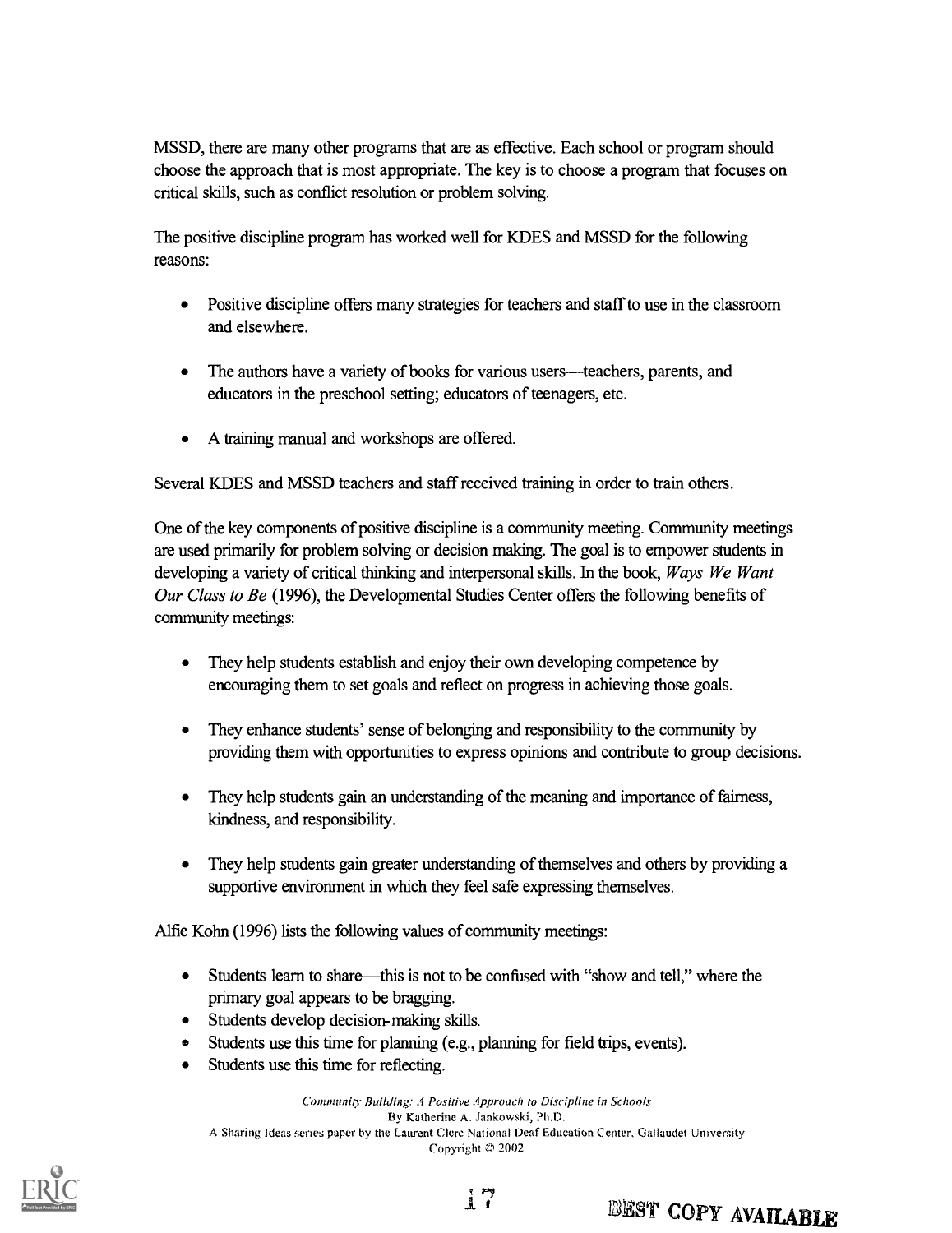Other benefits of community meetings include:

- provision of a positive climate for learning,
- development of turn-taking skills, and
- an increased understanding of and empathy for others.

#### "It All Connects"

"It All Connects," a slogan from the winner of a poster contest, is appropriate to mention here because it expresses how our schools incorporate the development of community-building skills into daily teaching. Examples of how this has been done at KDES in the past without its being an "add on" are described below.

#### Example 1: Designing and Selling T-shirts

A group of first- and second-grade students at KDES took on a project in which they designed and sold T-shirts with the KDES mascot, the wildcat, on them. First the students determined that there was a demand for the T-shirts. Then they developed and distributed the order forms. After a period of time, they collected the order forms and the money and counted up the number of T-shirts to be ordered and the money total. The next step was to determine how many orders there were for the various sizes. Then the students took a trip to get the T-shirts from the store. They brought the T-shirts to MSSD and watched students in a graphic arts class print the design on them. Amidst proud smiles, a finished T-shirt sample was unveiled during a Spirit Week activity. Finally, the T-shirts were distributed. Students learned how successful their enterprise was when many people who had not yet ordered a T-shirt wanted to after seeing the ones from the first batch.

This project provided the young students with the opportunity to learn and develop a variety of skills, many of which pertain to the very qualities employers seek in employees.

#### Example 2: The Class Pet

A group of third-, fourth-, and fifth-grade students wanted to get a class pet. After obtaining permission, they went to the library to do research in a quest to determine which animal would make a good class pet. Throughout this project, the students participated in community meetings where they discussed plans and made decisions, including deciding on which animal to buy, how they would go to the store to get the pet, and how much they could spend on the pet.

Community Building: A Positive Approach to Discipline in Schools By Katherine A. Jankowski, Ph.D. A Sharing Ideas series paper by the Laurent Clere National Deaf Education Center, Gallaudet University Copyright  $© 2002$ 

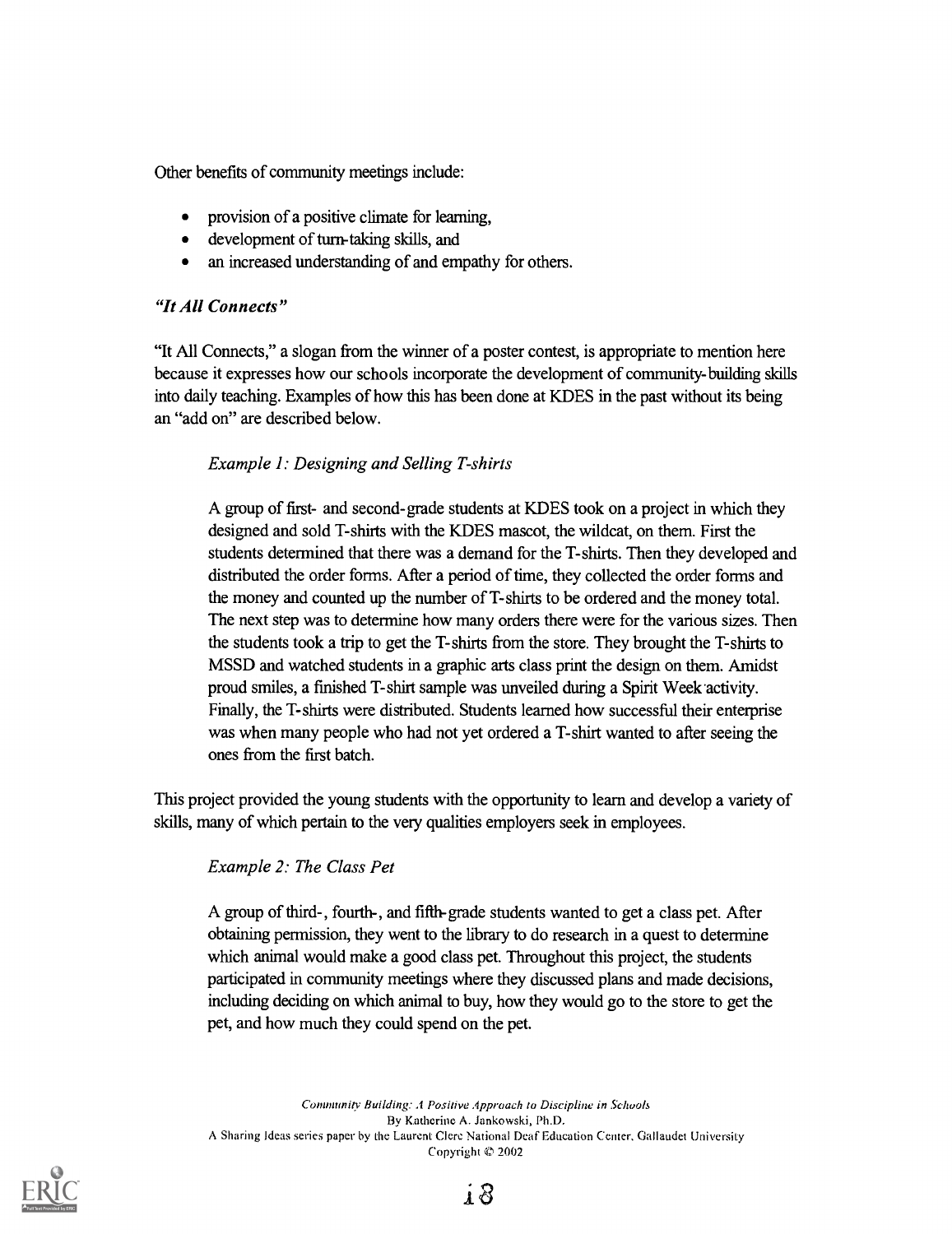At their community meetings, they wrote logs on their progress and decisions made. They used a TTY and the relay service to make calls to the pet store to obtain the information they needed before they actually went out to purchase a pet. Much to the relief of the school administration, the students decided on a guinea pig as their class pet. They kept individual journals to write about the entire process. Further along, they published a book that covered their experiences throughout the process.

Later, when Oreopig (the guinea pig's name, determined by the students at one of their community meetings, was based on the pig's hair color, which resembled an Oreo cookie) was in need of a haircut, the students had a community meeting to decide how he would get one. They decided to invite one student's mother, who the student claimed was an expert, to have the honor of cutting Oreopig's hair for the first time. The students wrote a letter inviting her. When the deed was done, they followed up with a thank you letter to her.

This class venture at KDES is an excellent example of how all five student outcomes were used in one ongoing project. For instance, within the area of academic preparation, literacy skills were developed throughout the project with the use of community meeting logs, journals, letters, the TTY, etc. In the area of communicative competence, students learned and developed skills to communicate in various contexts, e.g., face to face in meetings, in print by writing letters, and by printed dialogue through the use of the TTY. They developed critical thinking skills by going through the process of evaluating various options as they made decisions during community meetings. Emotional intelligence skills were honed when they had to make group decisions in which persuasion, negotiation, and dialogue would take place. A variety of interpersonal skills were practiced, not only in the community meetings but also in discussions over the TTY via the relay service and with hearing people at the pet store. Life skills were incorporated when students used the TTY and the relay service, wrote a variety of business letters, etc.

#### Example 3: The Ripped Book

A class of first- and second-grade students borrowed James and the Giant Peach, a picture book by Roald Dahl, from a teacher who was on leave in Africa.

Unfortunately, one day, two students wanted to read the book and got into a tugging dispute. Several pages got ripped. This problem was brought to the students' community meeting. Using chart paper, the teacher wrote down the problem, modeling language in writing for the children as they brainstormed solutions. Some ideas included:

- $\bullet$ tape the ripped pages
- Ms. Kaufman (teacher in this class) works, she earns money, she can buy a new book
- ask mom to buy a new book  $\bullet$

Community Building: A Positive Approach to Discipline in Schools By Katherine A. Jankowski, Ph.D. A Sharing Ideas series paper by the Laurent Clere National Deaf Education Center, Gallaudet University Copyright © 2002

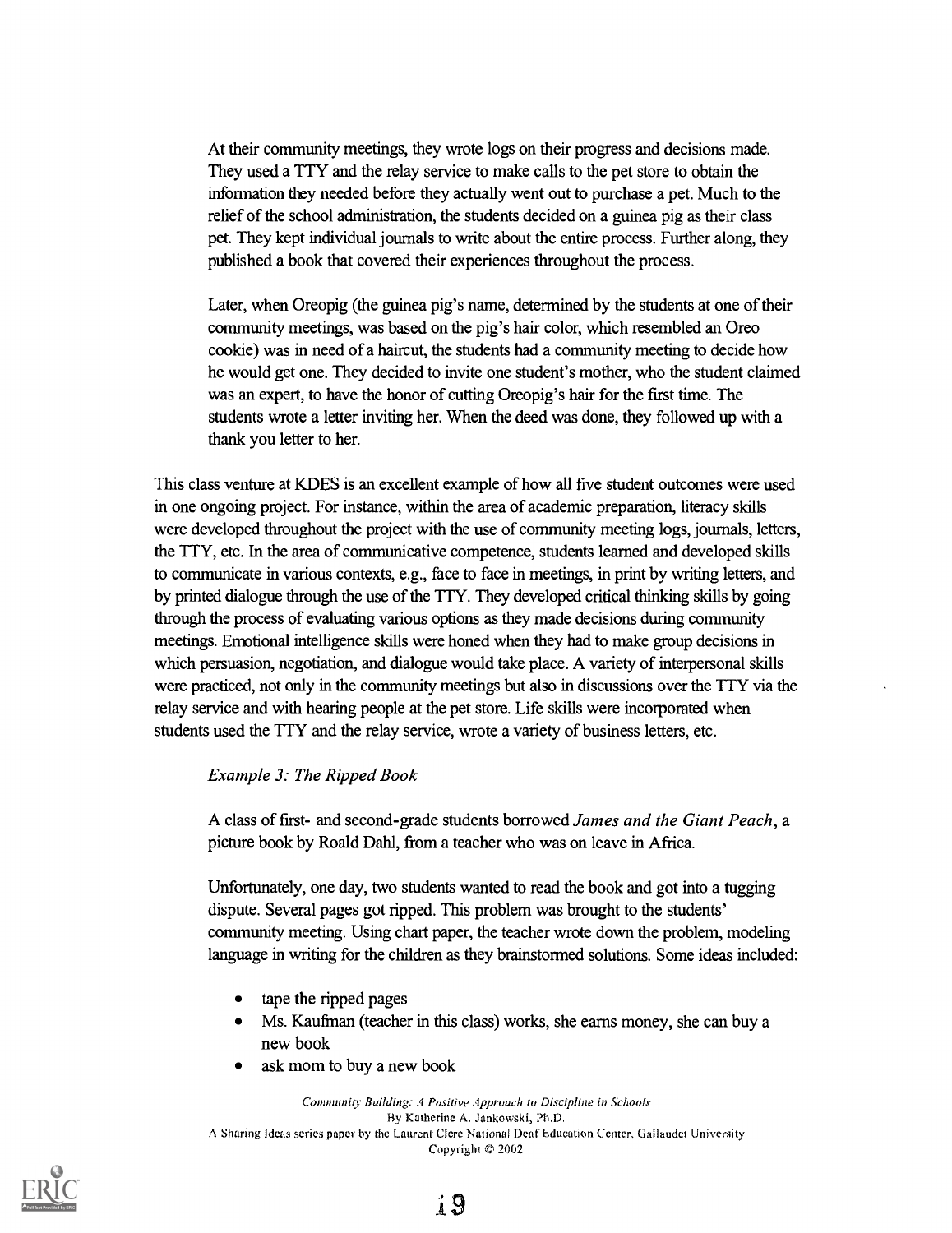(we) buy a new book

The children agreed that the class would buy a new book. The next day a new problem arose: How will we [the class] get money to buy the book? Some solutions that students suggested were:

- $\bullet$ borrow money
- ask mom for money  $\bullet$
- sell things to eam money  $\bullet$

The students agreed that they would have a special Valentine's fund-raising sale. With this decision came lots of brainstorming on what to sell, who would donate what, and where to have the sale. One of our students was from China. Recently, she had celebrated the Chinese New Year. Among some of the items they listed to sell were Chinese candy and chopsticks. Some parents donated things and, with the supervision of the Home Economics teacher, the children baked heart-shaped sugar cookies and molded chocolate hand-shaped "I love you" lollipops. Art activities included making posters that each student posted around the school to announce the sale.

Responsibilities were assigned and work schedules set up with shifts of adult supervision. A few days before the fund-raising sale, the children decided where to set up the table. After dragging the table from place to place throughout the main floor of the school and evaluating how many people would walk by in a given amount of time, they concluded that the best location was in the middle of the main hallway where paths crossed in four directions and the table could be seen from the third floor.

The fund-raising sale was a huge success for the children, with \$63 earned to replace an \$18 book. Once the children had the money, they had to agree on who would assume the responsibility of shopping for the book. One student quickly volunteered, then paused and said, "Maybe." Asked why she was saying "Maybe," she told us that her mother was in a leg cast. She thought it might be too hard for her mother to take her shopping. The teacher had seen the child's mother a few days earlier and remembered that she did not have a cast on either leg. The teacher respected the child's story, however, and waited for word from the mother. That very evening, the mother informed the teacher that her daughter had communicated accurately. She had just had surgery and her leg was now in a cast. Regardless of how much she wished she could, she would be unable to get around enough to go shopping.

By default, the teacher assumed the responsibility of shopping for the book. A student in the class advised the teacher to go to the library store. The teacher used this opportunity to teach the children that a library is not a bookstore and vice versa. The children visited the school librarian and inquired if they could buy books. She told them, "No!"

Community Building: .1 Positive Approach to Discipline in Schools By Katherine A. Jankowski, Ph.D. A Sharing Ideas series paper by the Laurent Clere National Deal Education Center, Callaudet University Copyright © 2002

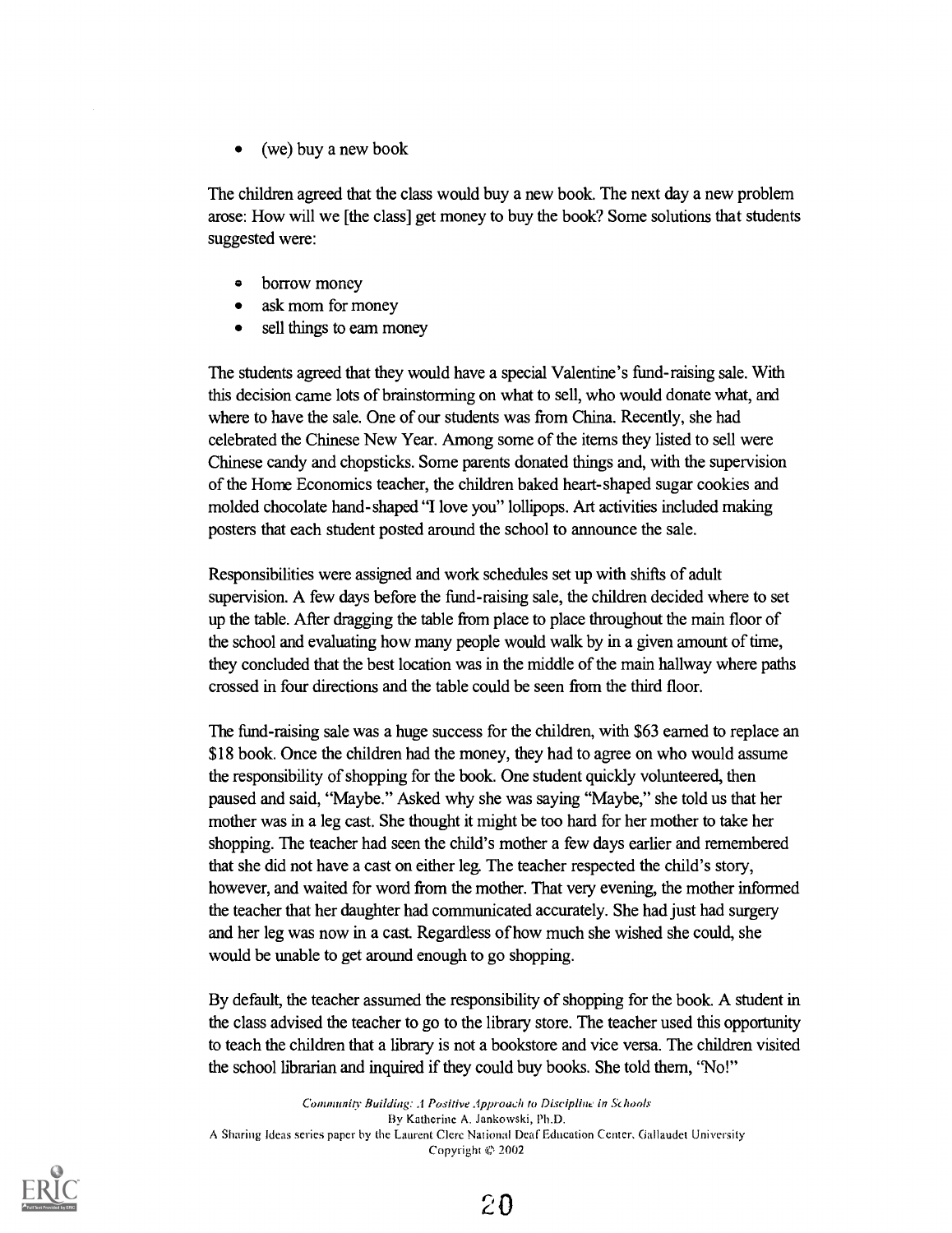The teacher visited six bookstores and reported back to the students the bad news that this particular book was out of print. Time was running out—the teacher who was in Africa was due to return soon. The teacher, on the children's behalf, then searched the Internet for the book. She discovered a book dealer in California who had the book, and she bid \$15 for it. When the teacher explained to the students that she got the book through an auction and that it would arrive in the mail, they did not know what an auction was. In math class, the students bid for a small bag of potato chips. It went to the highest bidder for 90 cents in play money. Those who ran out of play money expressed their frustration and resentment. The children were informed that what they did was similar to a real auction. People get angry when they want something and are bid over. They also learned that people have to be careful with their money at auctions.

The book dealer requested that the teacher let him know when the book arrived. She did so and explained to him how he had assisted the children with solving their problem of replacing a book that was out of print. Learning of their experience, the book dealer responded that he was delighted. He said he has tried to tell people why he sells books over the Internet and this story gave him an excellent example to use.

The children wrote a letter to the teacher who had returned from Africa, explaining why they had bought her a new book and thanking her for sharing her book with them. Shortly after the book arrived in the mail, the teacher came to class and visited with the children. They were very excited to return her book to her.

The students used their math and communication skills in solving this problem. Their efforts were so successful that, after purchasing the book, they still had money left to purchase craft supplies for their Craft Center. These students decorated heart wreaths with silk roses and gave them to their mothers for Mother's Day. Memories of how a problem resulted in many wonderful learning experiences will always be attached to these childhood gifts.

#### Example 4: The Library Book

One day, the students were all sitting quietly reading. As the teacher glanced around the room, she noticed a young girl with tears streaming down her face. When the teacher asked the student why she was crying, she replied that her library book was ripped. Actually, it was not ripped; pages had separated from the stapled binding. The teacher took the student to the library and they watched the librarian restaple the book. The lesson here was that nobody had to inform the student that there was a problem with her book. Experience was all she needed! (Contributed by Barbara Kaufman)

Problems can be approached in many positive ways. Natural consequences of problems are extremely powerful.

Community Building: A Positive Approach to Discipline in Schools By Katherine A. Jankowski, Ph.D. A Sharing Ideas series paper by the Laurent Clerc National Deaf Education Center, Gallaudet University Copyright  $© 2002$ 

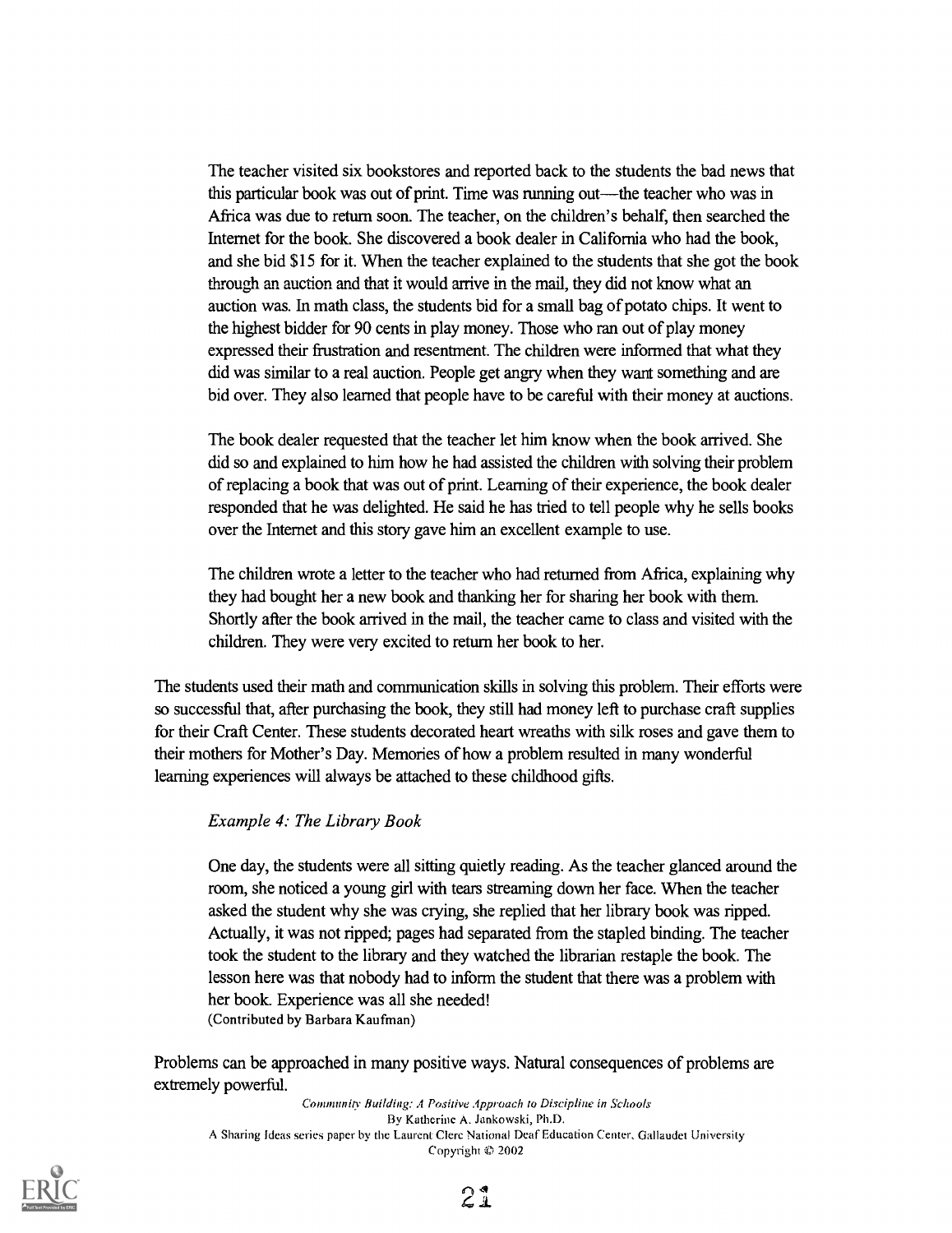The students in the above examples were provided with opportunities to accomplish a variety of tasks by using community meetings. Many skills were developed in the process. These projects illustrate how learning can "all connect" without it being an "add-on."

## What YOU Can Do

- 1. Encourage your school to adopt or create a program that teaches effective interpersonal and collaboration skills.
- 2. Develop effective classroom management strategies.
- 3. Become familiar with all the early warning signs of troubled children and be ready to intervene.
- 4. Involve parents in all aspects of their children's education.
- 5. Use cooperative learning activities in your classroom and elsewhere.
- 6. Be a model for appropriate behavior.
- 7. Emphasize positive relationships between students and others.
- 8. Treat students with respect and dignity.

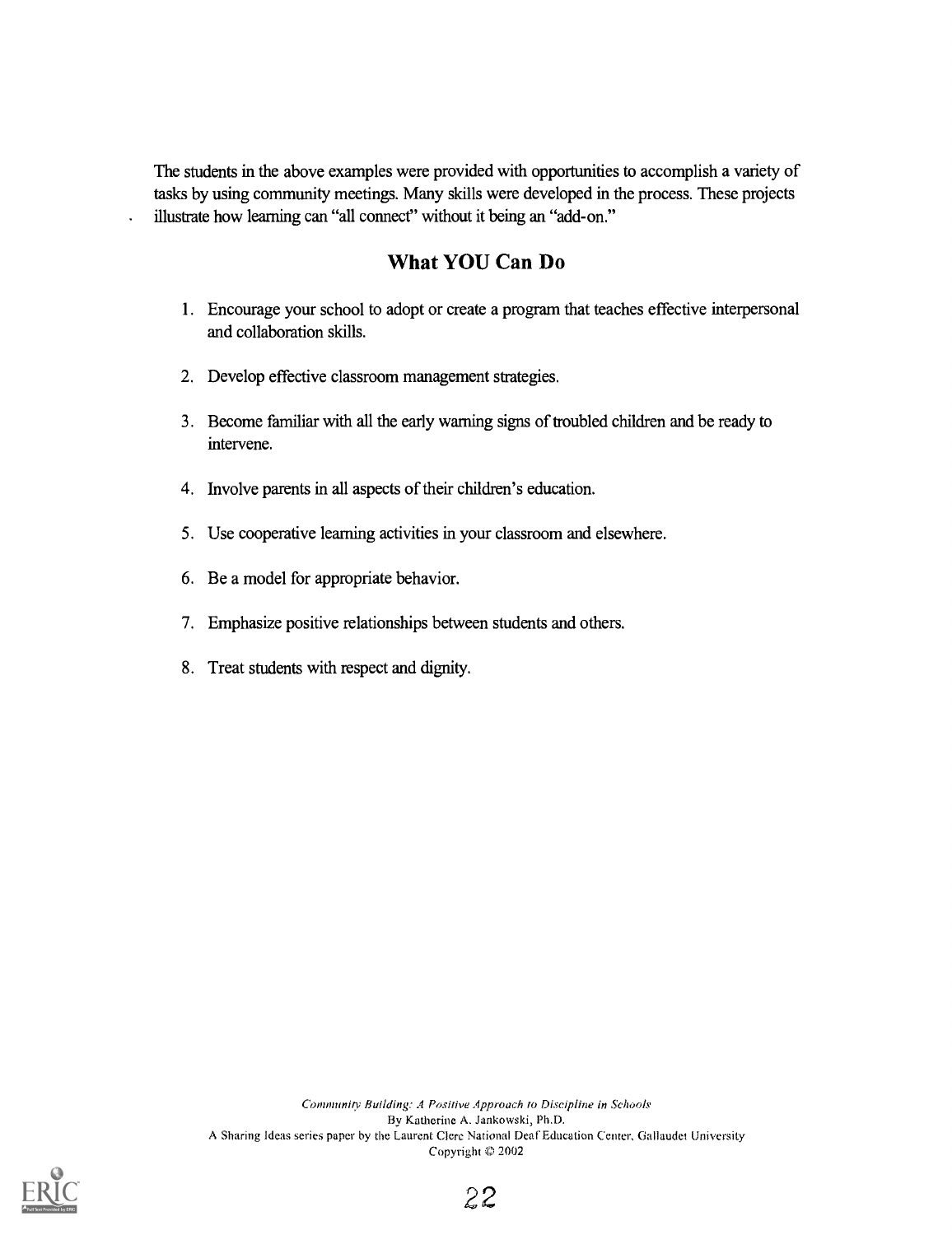### References

Adler, A. (1964). Social interest. New York: Capricorn Books.

Developmental Studies Center. (1996). Ways we want our class to be. Oakland, CA: Author.

Elias, M., & Clabby, J. (1992). Building social problem solving skills: A curriculum guide for the elementary grades. Rockville, MD: Aspen.

Elias, M., Gara, M., Schuyler, T., Branden-Muller, L., & Sayette, M. (1991). The promotion of social competence: Longitudinal study of a preventive school-based program. American Journal of Orthopsychiatry, 61(3), 409-417.

Gardner, H. (1983). Frames of mind: The theory of multiple intelligences. New York: Basic Books.

Gibbs, N. (1995, October 20). The EQ factor. Time Magazine, 60-68.

Goleman, D. (1995a). Emotional intelligence. New York: Bantam Books.

Goleman, D. (1995b, November-December). The educated heart. Common Boundary, 22- 30.

Gresham, F. (1981). Assessment of children's social skills. Journal of School Psychology, 10(2), 120-133.

Healy, J. (1995). Endangered minds: Why our children don't think. New York: Simon & Schuster.

Jankowski, K. A. (1999). Student life in the new millennium: Empowering education for deaf students [Sharing Ideas paper]. Washington, DC: Gallaudet University, Pre-College National Mission Programs.

Kellegrew, D. (1994). The impact of daily routines and opportunities on the self-care skill performance of young children with disabilities. Unpublished doctoral dissertation. Santa Barbara, CA: University of California.

Kohn, A. (1996). Beyond discipline: From compliance to community. Alexandria, VA: Association for Supervision and Curriculum Development.

Community Building: A Positive Approach to Discipline in Schools By Katherine A. Jankowski, Ph.D. A Sharing Ideas series paper by the Laurent Clere National Deaf Education Center, Ciallaudet University Copyright © 2002



23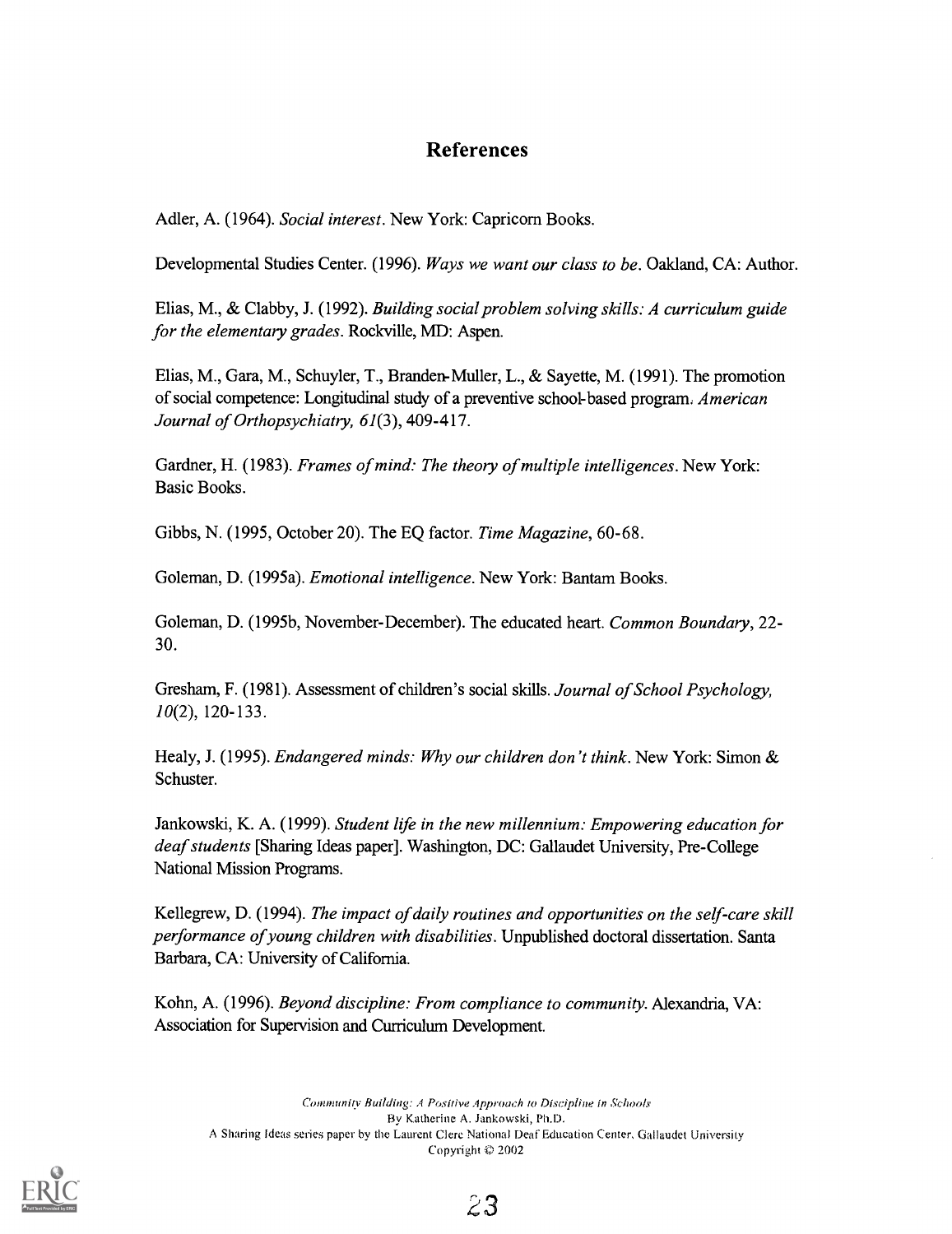Kriete, R. (1999, Winter). Morning meeting: A powerful way to begin the day. Responsive Classroom, 11(1), 3.

Kriete, R. (2000). The morning meeting book. Greenfield, MA: Northeast Foundation for Children.

Nelsen, J., Lott, L., & Glenn, S. (1997). Positive discipline in the classroom. Rocklin, CA: Prima Publishing.

Rogers, R., Stewart, B., Klise, K., & Haederle, M. (1999, May 3). Lessons from the past. People Magazine, 99.

Rotheram, M. (1987). Children's social and academic competence. Journal of Educational Research, 80(4), 206-211.

The School Discipline Advisor. (1999, May). Solve students' behavior problems in the classroom, say IDEA regs. LRP Publications.

Secretary's Commission on Achieving Necessary Skills (SCANS). (1991). What work requires of schools, SCANS report for America 2000. Washington, DC: U.S. Department of Labor.

Sleek, S. (1997, June). Can 'emotional intelligence' be taught in today's schools? The APA Monitor, 28(6).

Solomon, D., Watson, M., Delucchi, K., Schaps, E., & Battistich, V. (1988). Enhancing children's prosocial behavior in the classroom. American Educational Research Journal, 25(4), 527-554.

Weissberg, R., Gesten, E., Carnike, C., Toro, P., Rapkin, B., Davidson, E., & Cowen, E. (1981). Social problem-solving skills training: A competence building intervention with second to fourth grade children. American Journal of Community Psychology, 9, 411-423.

Weissberg, R, Jackson, A., & Shriver, T. (1993). Promoting positive social development and health practices in young urban adolescents. In M. Elias (Ed.), Social decision making and life skills development: Guidelines for middle school educators (pp. 45-77). Gaithersburg, MD: Aspen.

Community Building: A Positive Approach to Discipline in Schools By Katherine A. Jankowski, Ph.D. A Sharing Ideas series paper by the Laurent Clerc National Deaf Education Center, Ciallaudet University Copyright © 2002



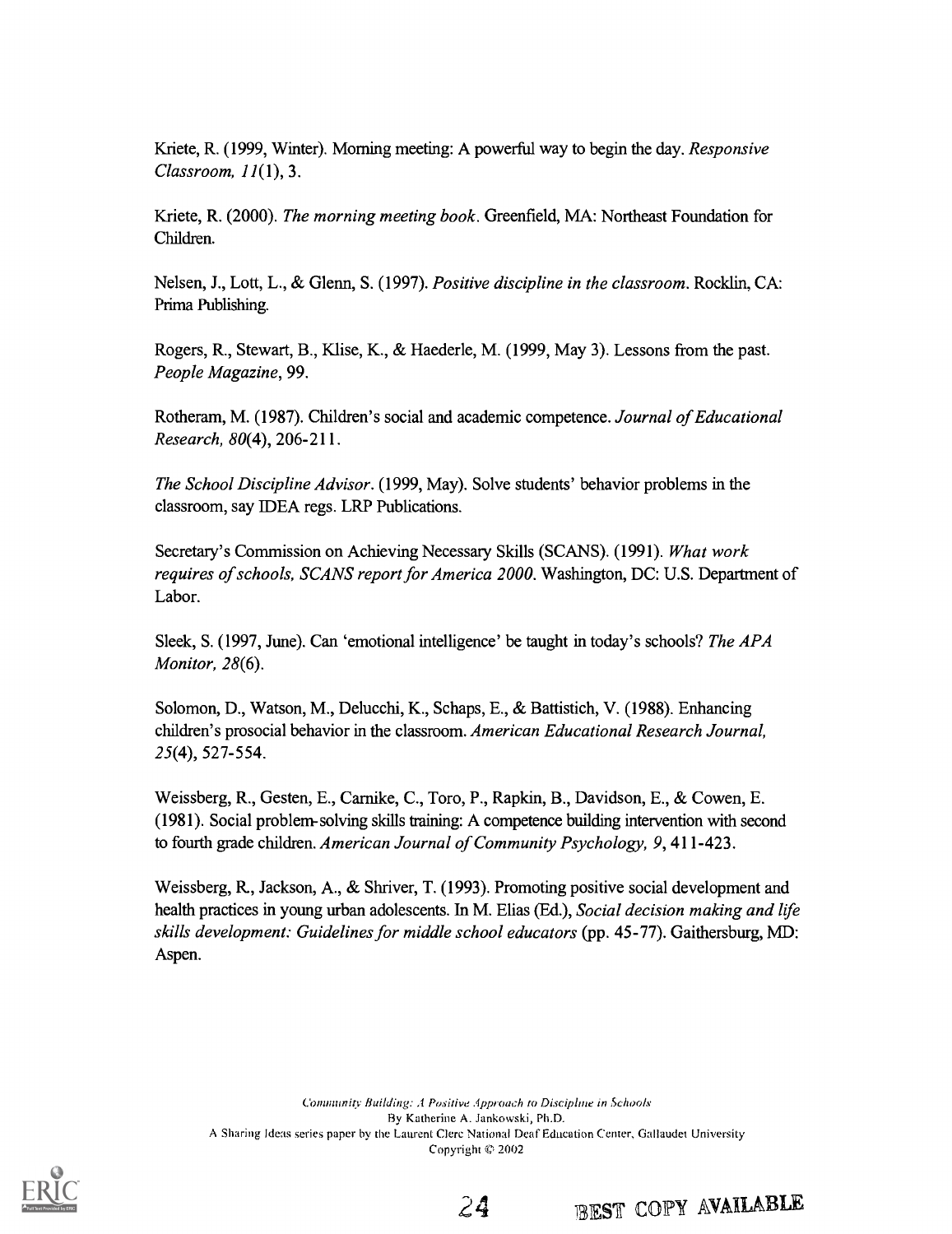Appendix: Community Building at the Demonstration Elementary and Secondary Schools

Community Building: A Positive Approach to Discipline in Schools By Katherine A. Jankowski, Ph.D. A Sharing Ideas series paper by the Laurent Clerc National Deaf Education Center, Gallaudet University Copyright  $© 2002$ 





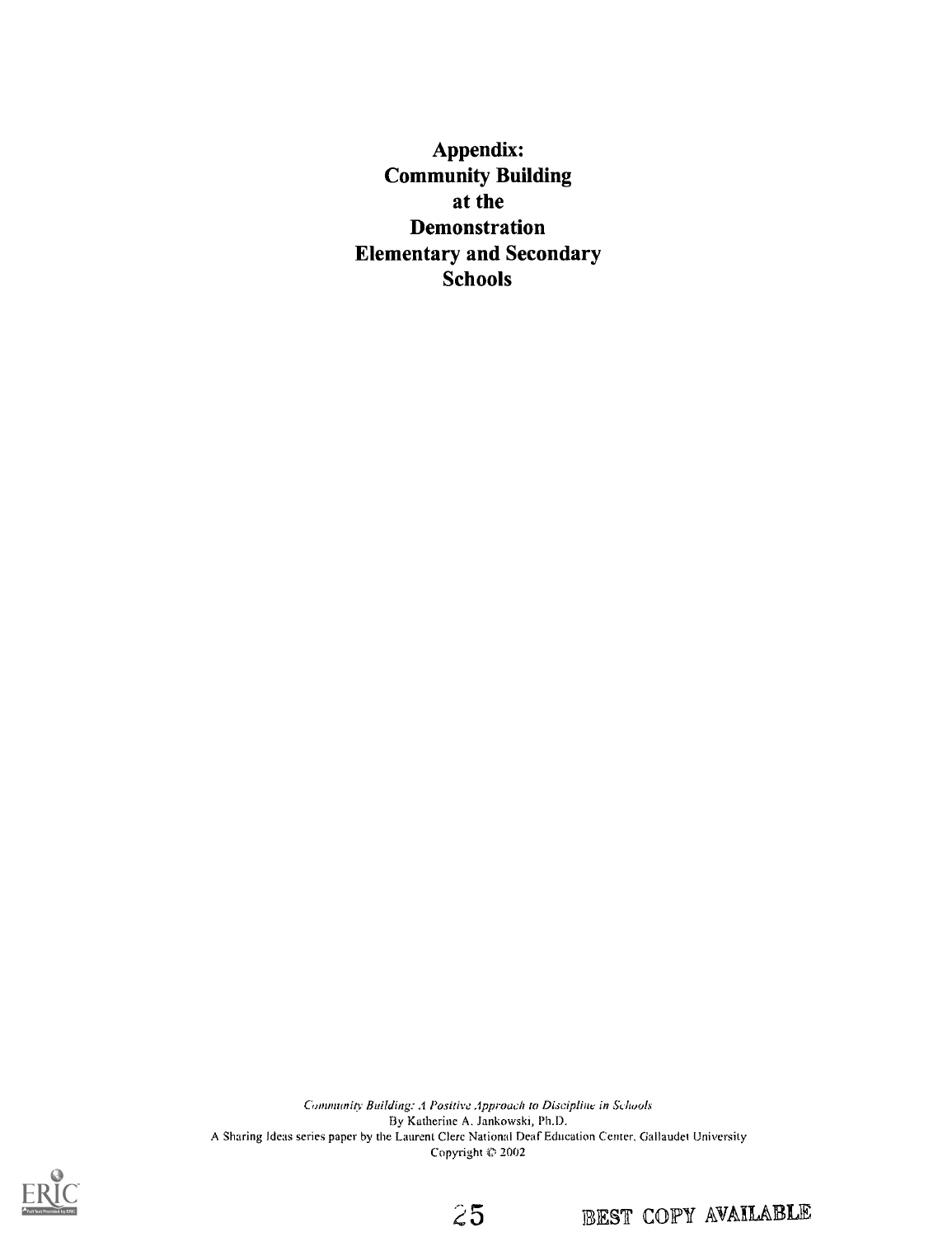## Community Building

At KDES and MSSD, teachers, staff, and students have begun the implementation of a "community building" philosophy that strives to create a caring and cooperative environment where everyone treats each other with respect and dignity (see also Merryl Hammond and Rob Collins's book, One World One Earth: Educating Children for Social Responsibility [1992] for further explanation of a cooperative classroom environment). Such a goal is challenging and will require hard work and commitment from everyone. As KDES and MSSD move toward full implementation of building community, this "mini-manual" has been developed to offer teachers and staff information and resources during the transition phase. Ongoing training for KDES and MSSD teachers and staff will provide more in-depth information about the strategies outlined in this manual.

#### Community Building Goals

As a community, KDES and MSSD students, teachers, staff, and parents will:

- respect ourselves and others,
- be responsible for our community, and
- work together to be the best we can be.

#### Expectations for Student Behavior

While the concept of building community encourages student empowerment, it does not mean that students have free reign and that adults should look the other way if students behave inappropriately. Adults are expected to model appropriate behavior and this includes stopping students when inappropriate behavior occurs. The approach that is conducive to a positive community of people, however, strives to encourage responsibility more than dependence. Discipline with Dignity by Richard L. Curwin and Allen N. Mendler (1988) offers the following models that illustrate the difference in these two approaches:

| <b>Obedience Model</b>                 | <b>Responsibility Model</b>                                                                            |
|----------------------------------------|--------------------------------------------------------------------------------------------------------|
| Main goal:                             |                                                                                                        |
| students follow orders                 | to teach students to make responsible choices                                                          |
| Principle:                             |                                                                                                        |
| do what the adult wants                | to learn from the outcomes of the decisions                                                            |
| Intervention:                          |                                                                                                        |
| punishment is the primary intervention | logical or natural consequences                                                                        |
|                                        | Community Building: A Positive Approach to Discipline in Schools                                       |
|                                        | By Katherine A. Jankowski, Ph.D.                                                                       |
|                                        | A Sharing Ideas series paper by the Laurent Clerc National Deaf Education Center, Gallaudet University |
|                                        | Copyright $\otimes$ 2002                                                                               |

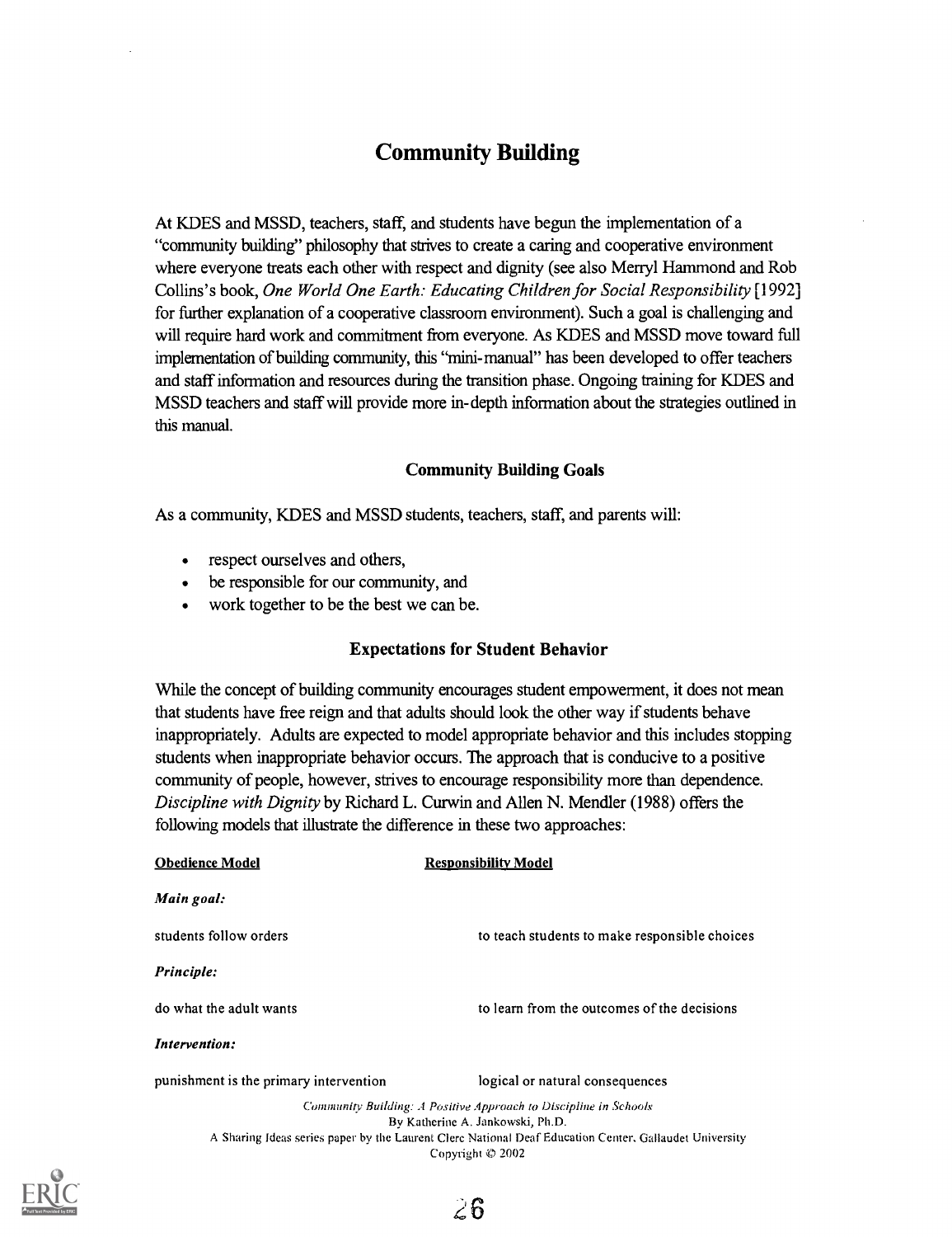| 1. external locus of control<br>2. done to student                                                                                                    | 1. internal locus of control<br>2. done by the student                                                        |
|-------------------------------------------------------------------------------------------------------------------------------------------------------|---------------------------------------------------------------------------------------------------------------|
| Examples:                                                                                                                                             |                                                                                                               |
| 1. threats<br>2. scoldings<br>3. writing "I will not" 500 times<br>4. detentions<br>5. writing student's name on chalkboard<br><b>Student learns:</b> | 1. student develops a plan of improvement<br>2. student practices appropriate behavior                        |
| 1. don't get caught<br>2. "it is not my responsibility"                                                                                               | 1, he or she causes own outcome<br>2. there are alternative behaviors<br>3. he or she has the power to choose |

The following principles, which place an emphasis on discipline as a learning process in the classroom, are also offered by the authors of Discipline with Dignity:

the best alternative

- Dealing with student behavior is part of the job.
- Always treat students with dignity.  $\bullet$
- Discipline works best when integrated with effective teaching practices.  $\bullet$
- Acting out is sometimes an act of sanity.  $\bullet$

In addition, Marvin Marshall (1998) in an article published in the National Association of Secondary School Principals (NASSP) bulletin offers six principles to practice:

- Positivity is a better teacher than negativity.  $\bullet$
- Choice empowers.
- Self-evaluation is essential for improvement.
- Self-correction is the most successful approach to changing behavior.
- Social responsibility must be taken, rather than given; taking responsibility requires intrinsic motivation.
- Authority can be used without punishment.

### Classroom Management Tools

The following strategies for classroom management are suggested tools for teachers and staff to adopt and/or modify as appropriate. It is recommended that teachers and staff keep this minimanual and books on positive discipline as resources and use them as starting points, rather than attempt to follow the guidelines verbatim.

#### How KDES and MSSD Can Make a Difference

Community Building: A Positive Approach to Discipline in Schools By Katherine A. Jankowski, Ph.D. A Sharing Ideas series paper by the Laurent Clerc National Deaf Education Center, Gallaudet University Copyright  $© 2002$ 

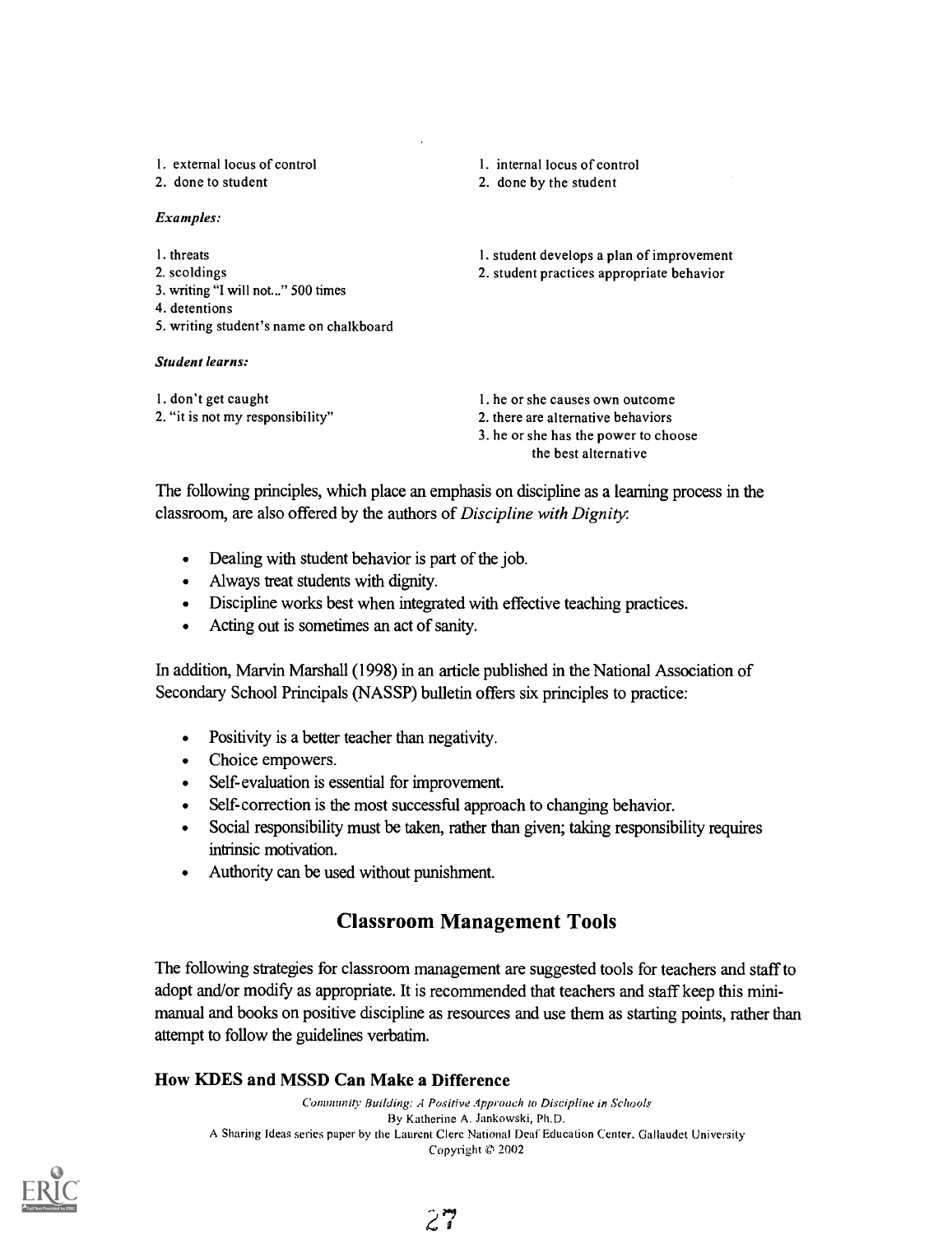In Discipline with Dignity, by Richard L. Curwin and Allen N. Mendler (1988), it was noted that some of the findings from a study by Rutter and associates of schools in Great Britain indicated that schools can make a difference in students' lives even when family background, socioeconomic status, or other factors are issues. Some of these findings:

- High levels of corporal punishment and frequent disciplinary interventions led to worse student behavior.
- Schools and classrooms that were well-decorated with plants, posters, and pictures were associated with better student behavior.
- Better behavior was noted in schools where a high proportion of students had opportunities to hold some position of responsibility.
- Frequent homework and a check on staff members regarding assigning homework were associated with better student achievement and behavior.
- Using as little class time as possible to set up equipment and materials was associated with better student behavior.
- Starting class on time, pacing throughout the class, and not ending class early were associated with better student behavior.

#### Community Building Goals

The community building goals developed by the KDES and MSSD community should be posted in visible places.

#### Guided Choices

This strategy as suggested by Marvin Marshall (1998) is usually for use when a student continues to disrupt the classroom. At this point, discussion is not the best option. Authority is used, but without punishment. This approach includes asking the student to fill out the "My Improvement Plan" form that asks these questions:

- 1. What happened? What did you say and do?
- 2. What happened at the end?
- 3. What is your plan to solve the problem?

See sample on the last page of the Appendix.

The form is then handed to the student and the student is asked one of the following questions:

- Would you rather complete the form in your seat or in the back of the classroom?
- Would you rather complete the form by yourself or have someone help you?
- Would you rather complete the form in the classroom or in the office?

Community Building: A Positive Approach to Discipline in Schools By Katherine A. Jankowski, Ph.D. A Sharing Ideas series paper by the Laurent Clerc National Deaf Education Center, Gallaudet University Copyright  $\oslash$  2002



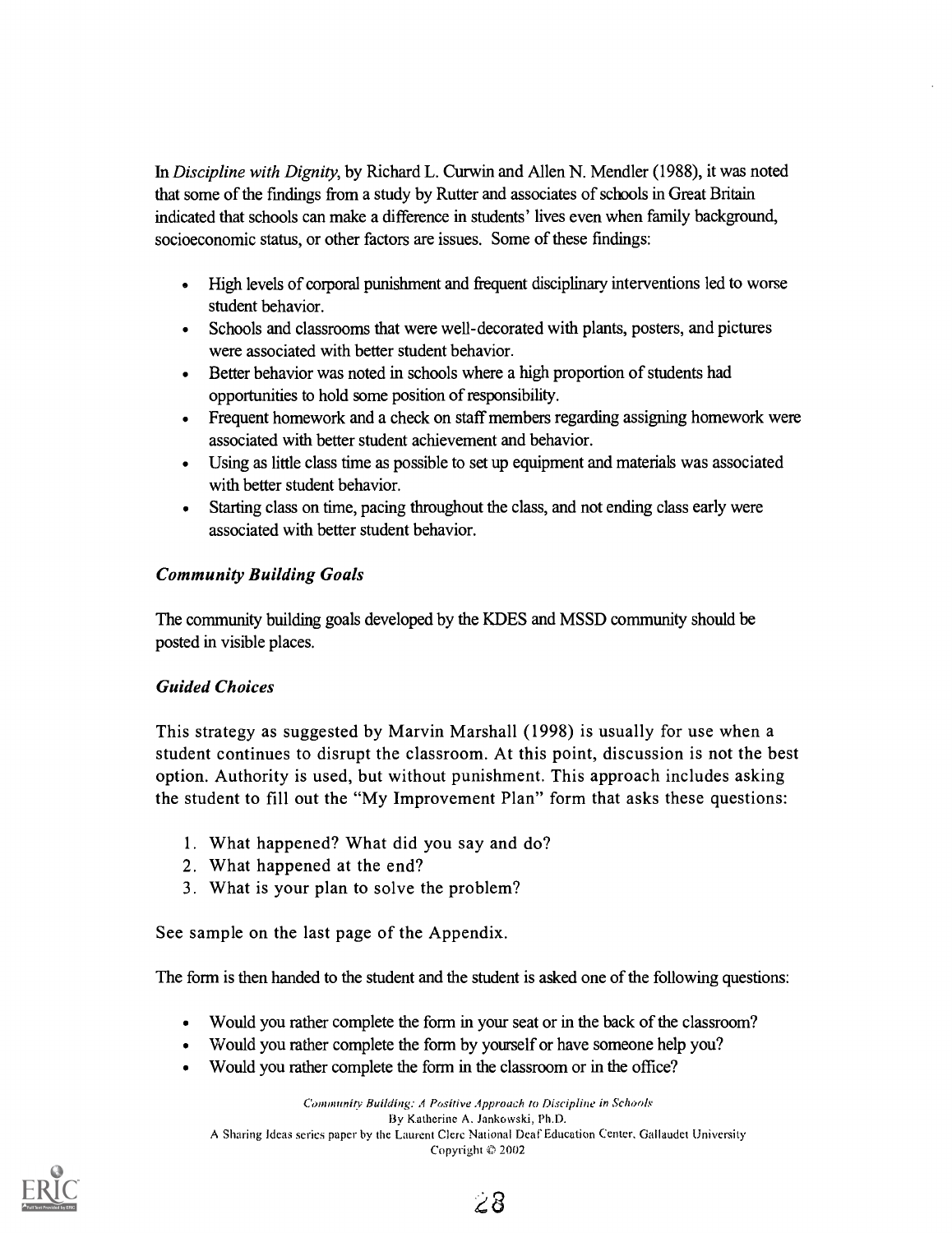#### Classroom Jobs

The authors of Positive Discipline in the Classroom (Nelsen, Lott, & Glenn, 1997) suggest that assigning students jobs is a wonderful way to give the students a sense of pride and ownership and it reduces teacher workload! It is further suggested that every student be assigned a job, to ensure equity. A list of possible jobs is listed in the book. They even suggest that one of the jobs be that of a job monitor—someone to check on all the other jobs to make sure they get done.

#### Community Meetings

Community meetings are used primarily for problem-solving or decision-making purposes. The goal is to empower students while developing a variety of critical thinking, problem-solving, and interpersonal skills. The Developmental Studies Center, in their book Ways We Want Our Class to Be (1996), offers the following benefits of community meetings:

- they help students establish and enjoy their own developing competence by encouraging them to set goals and reflect on progress in achieving these goals
- they enhance students' sense of belonging and responsibility to the community by providing them with opportunities to express opinions and contribute to group decisions
- they help students gain an understanding of the meaning and importance of fairness, kindness, and responsibility
- they help students gain greater understanding of themselves and others by providing a  $\bullet$ supportive environment in which they feel "safe" expressing themselves

Their suggestions for encouraging participation from group members during community meetings include:

- brainstorming  $\blacksquare$
- small group discussions—breaking into smaller groups, then bringing ideas back to the large group
- partner chats—discussing ideas with a partner in the group
- partner idea list—a process during which partners brainstorm, listen to each other's ideas, and discuss them
- collected ideas—asking partners or groups to share one idea, then asking all others with similar ideas to raise hands, then asking another team or group for another idea and then asking all with similar ideas to raise hands, and so on until enough ideas are collected
- individual reflection and writing—students think of ideas and record them before sharing  $\bullet$ with larger groups
- consensus—a process where all agree on an idea that everyone can live with  $\bullet$

Community Building: A Positive Approach to Discipline in Schools By Katherine A. Jankowski, Ph.D. A Sharing Ideas series paper by the Laurent Clerc National Deaf Education Center, Gallaudet University Copyright 2002

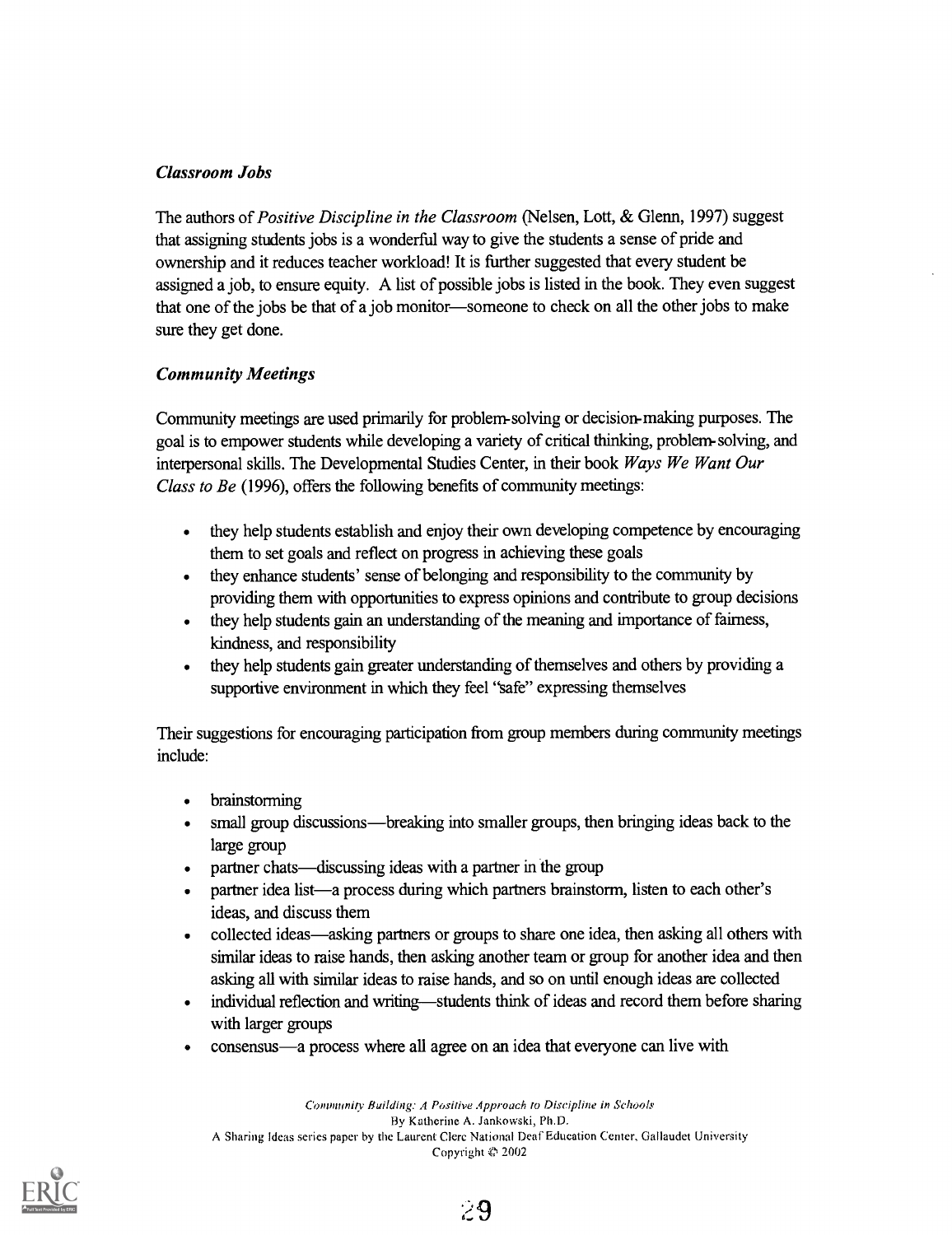See also troubleshooting tips on pages 42 and 43 in *Ways We Want Our Class to Be* (1996) which offer suggestions for problems that might arise in group meetings. *Positive Discipline in* the Classroom (1997) is an excellent resource for information about how to establish effective community meetings. The book provides step-by-step directions for facilitating successful community meetings.

#### Problem Solving

- define the problem
- brainstorm solutions (do not evaluate any of the ideas—accept them all)
- discuss solutions
- evaluate decision

#### Natural Consequences

This is a simple strategy, yet probably one of the most difficult to do. For this strategy, you allow the student to face the consequences that would occur naturally, without any intervention. An example given by the authors of *Positive Discipline in the Classroom* (1997) is of a teacher who was constantly being barraged with interruptions. She learned about the natural consequence idea and decided to try it. She went about tasks without responding to everything that came her way. The results were very positive, as students ended up helping each other instead of constantly asking the teacher everything. It is important to note that this strategy should not be applied to situations where the safety of the student could be jeopardized, e.g., allowing a young student to run across the street into oncoming traffic.

#### Logical Consequences

The Northeast Foundation for Children suggests the three R's of logical consequences should be that consequences are:

- respectful
- relevant
- realistic

The authors of *Discipline with Dignity* (1988) offer the following criteria:

#### Good consequences:

- are clear and specific  $\bullet$
- have a range of alternatives
- are not punishments
- are natural and/or logical

Community Building: A Positive Approach to Discipline in Schools By Katherine A. Jankowski, Ph.D. A Sharing Ideas series paper by the Laurent Clerc National Deaf Education Center, Gallaudet University Copyright © 2002



30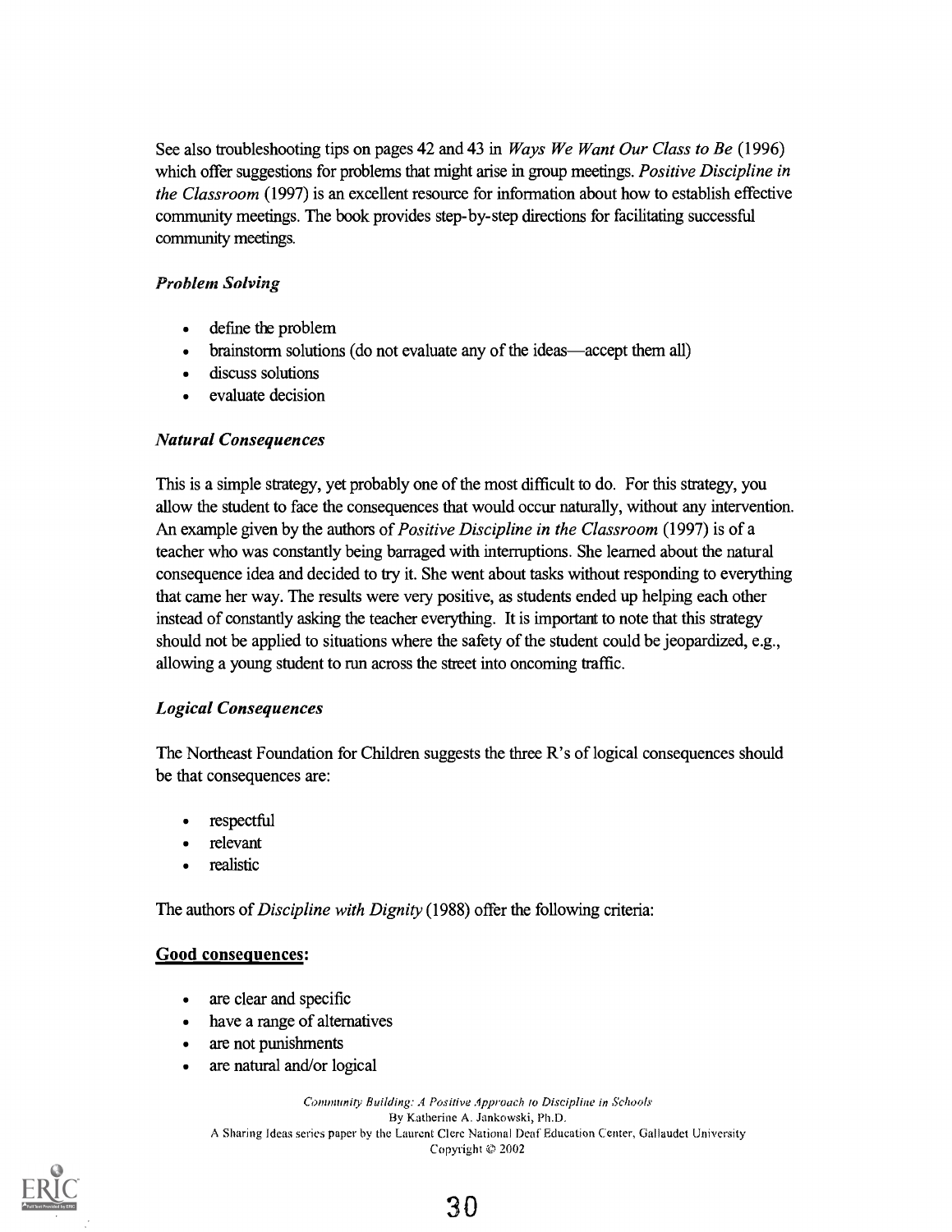are related to the rule

#### Consequences also:

- preserve the student's dignity
- increase internal locus of control where appropriate
- increase student motivation  $\bullet$

Also from Discipline with Dignity (1988), a comparison between consequences and punishment:

#### Rule

| Consequence                                             | Punishment                                                   |
|---------------------------------------------------------|--------------------------------------------------------------|
| <b>Example:</b> All trash must be thrown in the basket. |                                                              |
| *Pick up the trash from the floor.                      | *Apologize to the<br>teacher in front of the<br>whole class. |

Example: Tests and homework must be completed by yourselves unless group work is assigned. There is no copying other students' work.

> \* Do the assignment again under supervision. \*Write "I will not copy other students' homework" 100 times.

Example: You must be in your seat by five minutes after the bell.

\*You are responsible for work you missed.

\*Miss entire class sitting in principal's office, then make up missed work.

#### Generic Consequences

The authors of *Discipline with Dignity* (1988) have offered the following possible consequences that could be applied to most situations, in the following order:

1. reminder of rule—e.g., "Mary, we raise our hands before speaking. This is your reminder."

Community Building: A Positive Approach to Discipline in Schools By Katherine A. Jankowski, Ph.D. A Sharing Ideas series paper by the Laurent Clerc National Deaf Education Center, Gallaudet University Copyright © 2002

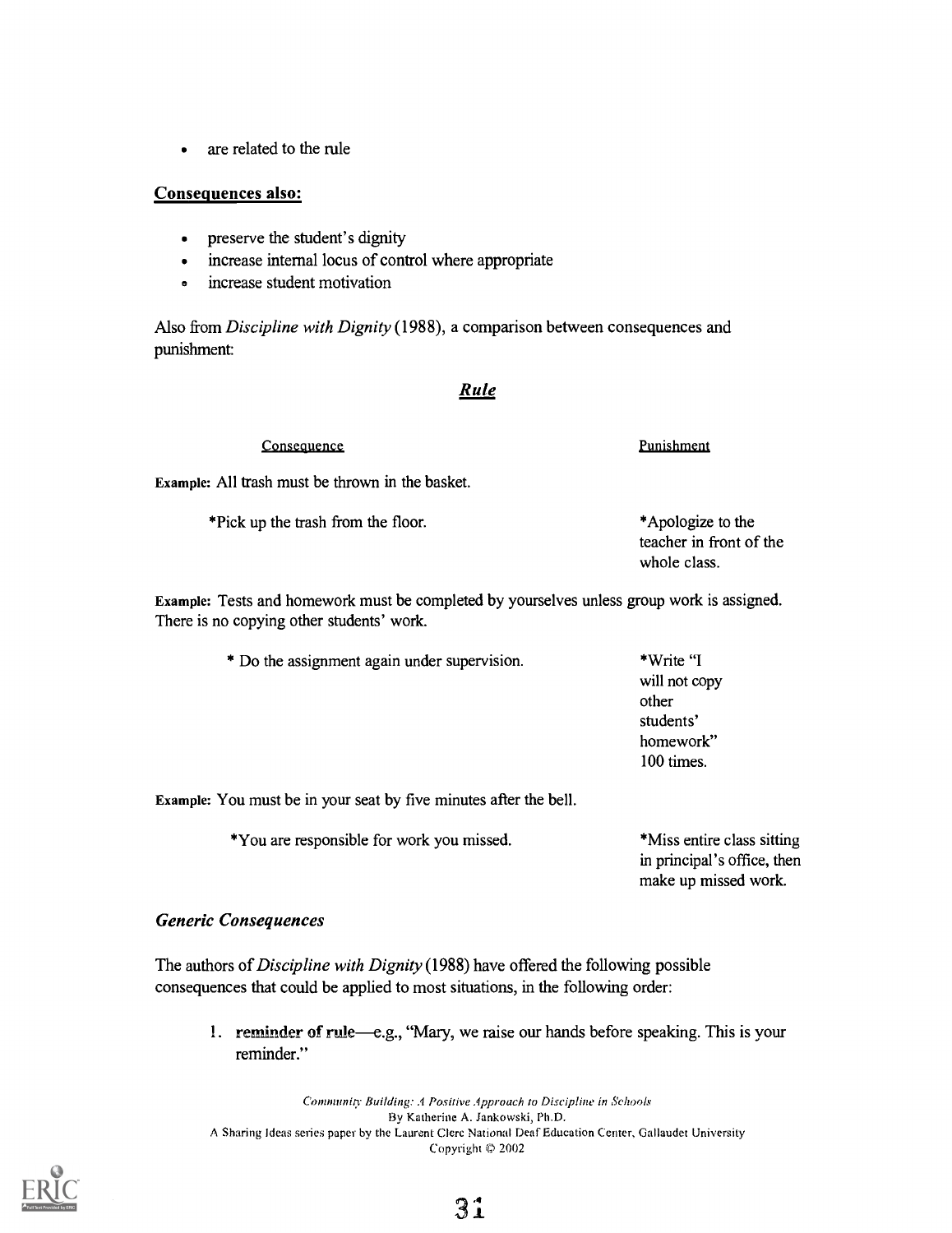- 2. warning—this is not a threat, but a warning of something that could happen later, e.g., "Johnny, this is the second time today that you have gotten out of your seat to bother Mary. This is your warning."
- 3. develop an action plan for improvement—e.g., "Johnny, you are out of your seat bothering Mary. I want you to write for me how you plan to stop breaking this rule. List very clearly what you will do when you want to tell Mary something."
- 4. practicing behavior—often students break rules even if they know the rules because they may not have the skills to behave appropriately. Teacher guidance can be useful in helping students learn appropriate behaviors. Role playing and practicing various behaviors are useful strategies for this purpose.

#### Behavior Intervention Forms

There are basically three types of forms that could be used, depending on the purpose. One is used to monitor student behavior in order to develop behavioral interventions. Teachers and staff would be responsible for completing the form. This form is available from the psychologist's office.

The second form is an improvement plan. Since the goal is to encourage students to take responsibility for their behavior, the goal of this form is for students to do just that. When students continue to misbehave, even after other interventions, the student can be asked to fill out this form. This form can be used to develop a plan for self-improvement. A sample form is attached for your use.

The third form is an incident report form. This form should be reserved for the most serious violations of school rules. Use the list in the Student/Parent handbook as a guide.

#### Restitution

Restitution describes a process that allows the person who did damage to others and the community to "repair" the damage. An example is given in *Restitution* by Diane Gossen (1996). Two boys were caught throwing icy snowballs at passing cars. They then had to come up with a plan to make amends, even though they could not possibly "make it up" to the cars they had thrown at. Their reparation consisted of cleaning and putting salt on the walks of two elderly people they were close to. They had to make all of the arrangements themselves, including getting the salt and finding transportation to these places.

See Respecting Everyone's Ability to Solve Problems: Restorative Measures, published by the Minnesota Department of Children, Families & Learning, for further explanation of various approaches. This manual, as well as Restitution, has been distributed to each team.

#### Peace Corner

Community Building: A Positive Approach to Discipline in Schools By Katherine A. Jankowski, Ph.D. A Sharing Ideas series paper by the Laurent Clerc National Deaf Education Center, Ciallaudet University Copyright © 2002

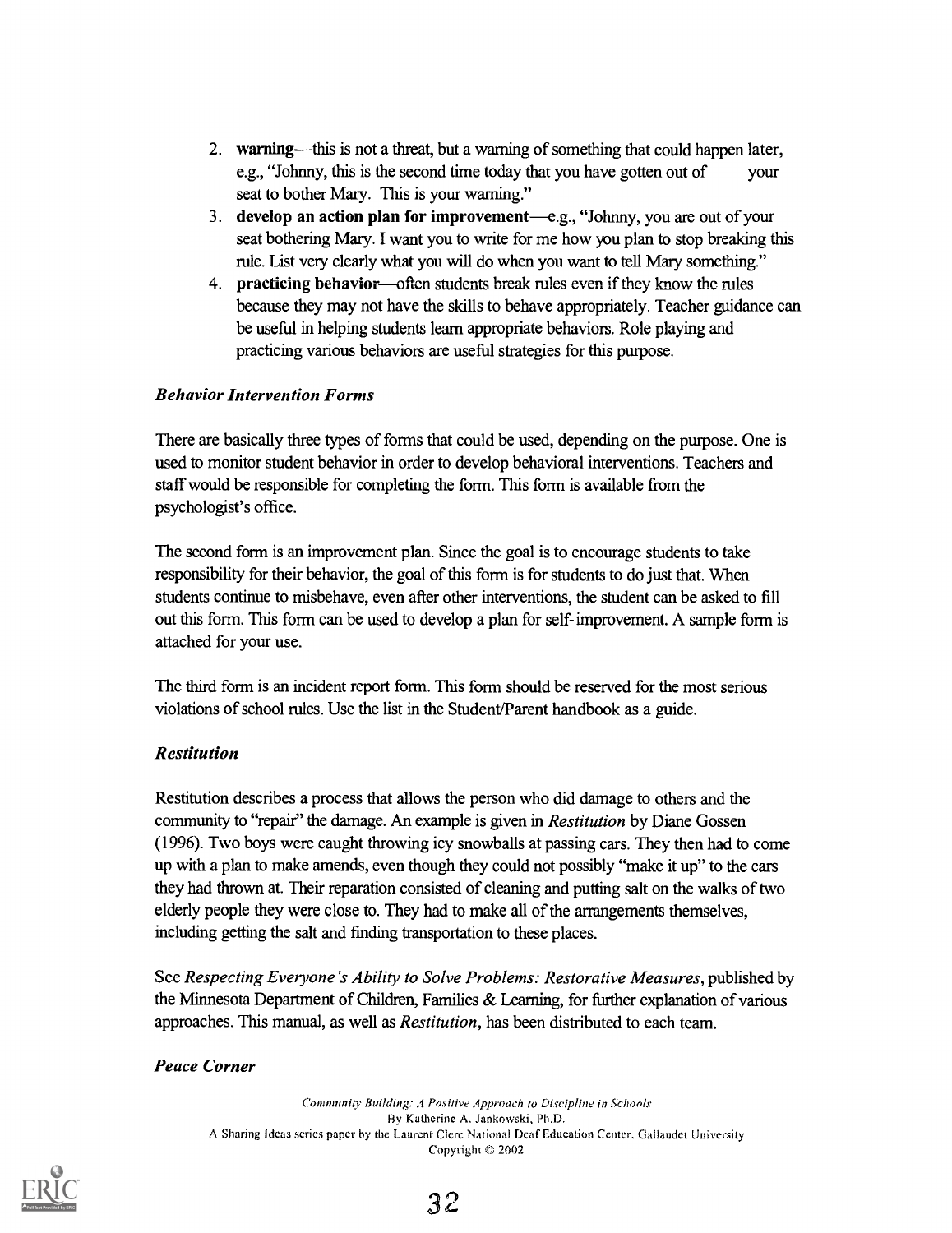The peace corner, or a place that may be identified by a variety of names, represents a place that students can go to resolve conflicts by themselves, or with the assistance of an adult. Each classroom could identify a specific area as the peace corner for this purpose.

#### Conflict Resolution

Suggested steps from Barbara Porro in Talk It Out: Conflict Resolution in the Elementary Classroom (1996):

- 1. stop, cool off
- 2. talk and listen to each other
- 3. find out what you both need
- 4. brainstorm solutions
- 5. choose the idea you both like
- 6. make a plan...go for it

The book goes into detail about each of these steps and explains how to move from the adult facilitating the process to peers taking it up on their own. Even though the book is designed with the elementary student in mind, it can be applied to students of all ages. The book has been distributed to all KDES teams. See also Creating the Peaceable School: A Comprehensive Program for Teaching Conflict Resolution (Bodine, Crawford, & Schrumpf, 1994), an excellent workbook specifically for students.

#### Peer Mediation

The MSSD Student Life program has had a Peer Mediation (previously called Peer Advisor) program for several years. This program could be extended schoolwide at KDES and MSSD. Peers can sometimes more effectively work with other students than adults can. In addition, skills developed as a mediator carry over into all aspects of life. While training is usually needed to implement this program, it is useful to know the principles of mediation between students. The authors of Creating the Peaceable School: A Comprehensive Program for Teaching Conflict Resolution (1994) offer the following standards of conduct for the mediators:

- listen with empathy
- suspend judgment
- be respectful
- have a cooperative spirit

The authors recommend the following steps for mediation:

- 1. agree to mediate
- 2. gather all points of view

Community Building: A Positive Approach to Discipline in Schools By Katherine A. Jankowski, Ph.D. A Sharing Ideas series paper by the Laurent Clere National Deaf Education Center, Gallaudet University Copyright © 2002

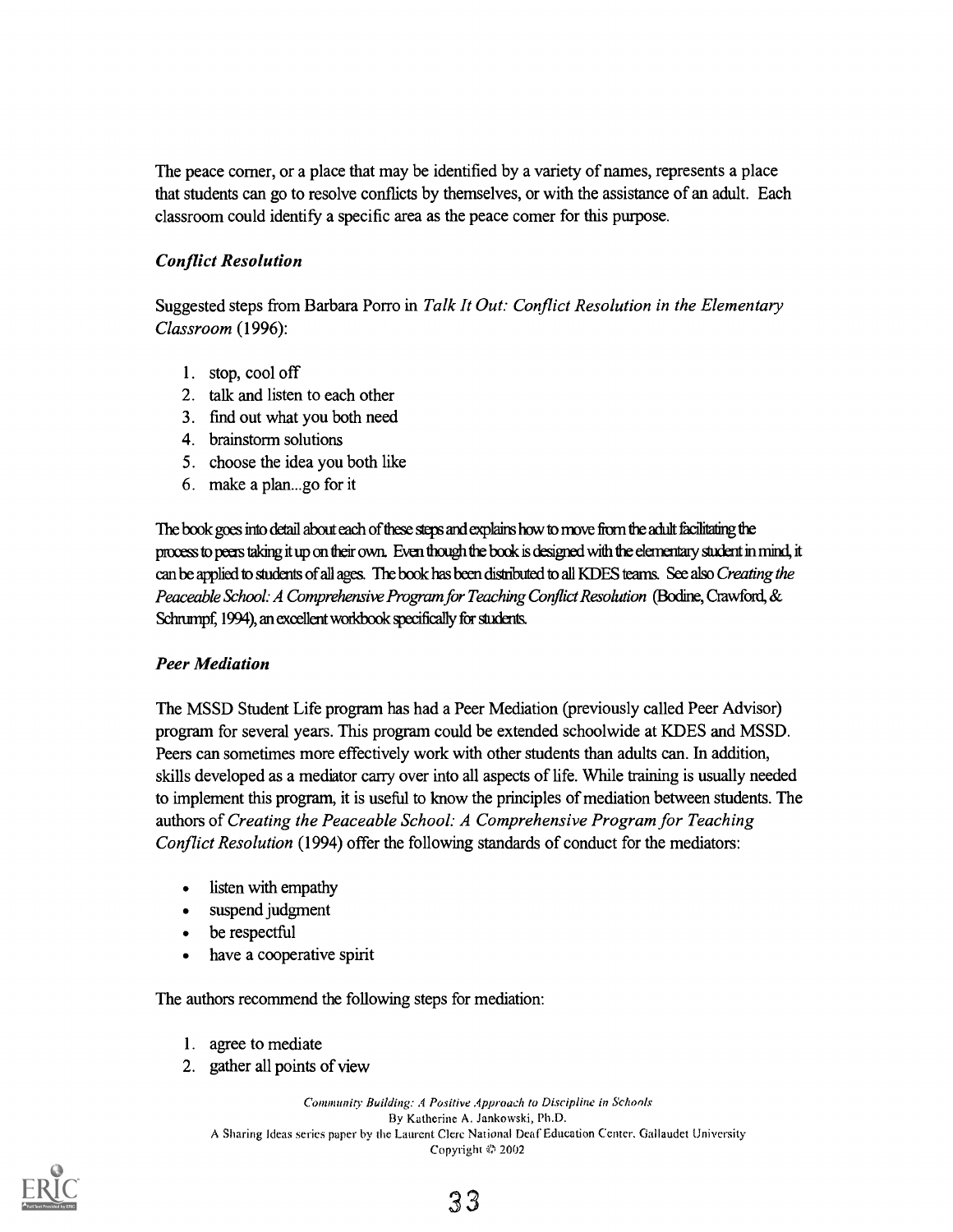- 3. focus on interests
- 4. create win-win options
- 5. evaluate options
- 6. create an agreement

#### Time Out

There are positive and negative uses of time outs. See Time Out: Abuses and Effective Uses by Jane Nelsen and Stephen Glenn (1992) and Positive Time-Out by Jane Nelsen (1999) for further information.

#### Student Review Team

Meetings can be established at any time for the purpose of getting everyone concerned with a specific student's behavior to discuss intervention strategies and develop a plan for improvement.

#### Individualized Education Programs (IEPs)

IEPs can be used to develop intervention plans for students with special needs. A student with Tourette's Syndrome, for example, will need assistance in reducing disruptive behaviors.

#### Use Encouragement Effectively

#### From Positive Discipline by Jane Nelsen (1996):

For many years there has been a great campaign for the virtues of praise in helping children gain a positive self-concept and improve their behavior. This is another time when we must "beware of what works." Praise may inspire some children to improve their behavior.

The problem is that they become pleasers and approval "junkies." These children (and later these adults) develop self-concepts that are totally dependent on the opinions of others. Other children resent and rebel against praise, either because they don't want to live up to the expectations of others or because they fear they can't compete with those who seem to get praise so easily.

Even though praise may seem to "work," we must consider the long-range effects. The alternative that considers long-range effects is encouragement. The long-range effect of encouragement is self-confidence. The long-range effect of praise is dependence on others.

Community Building: A Positive Approach to Discipline in Schools By Katherine A. Jankowski, Ph.D. A Sharing Ideas series paper by the Laurent Clerc National Deaf Education Center, Gallaudet University Copyright © 2002

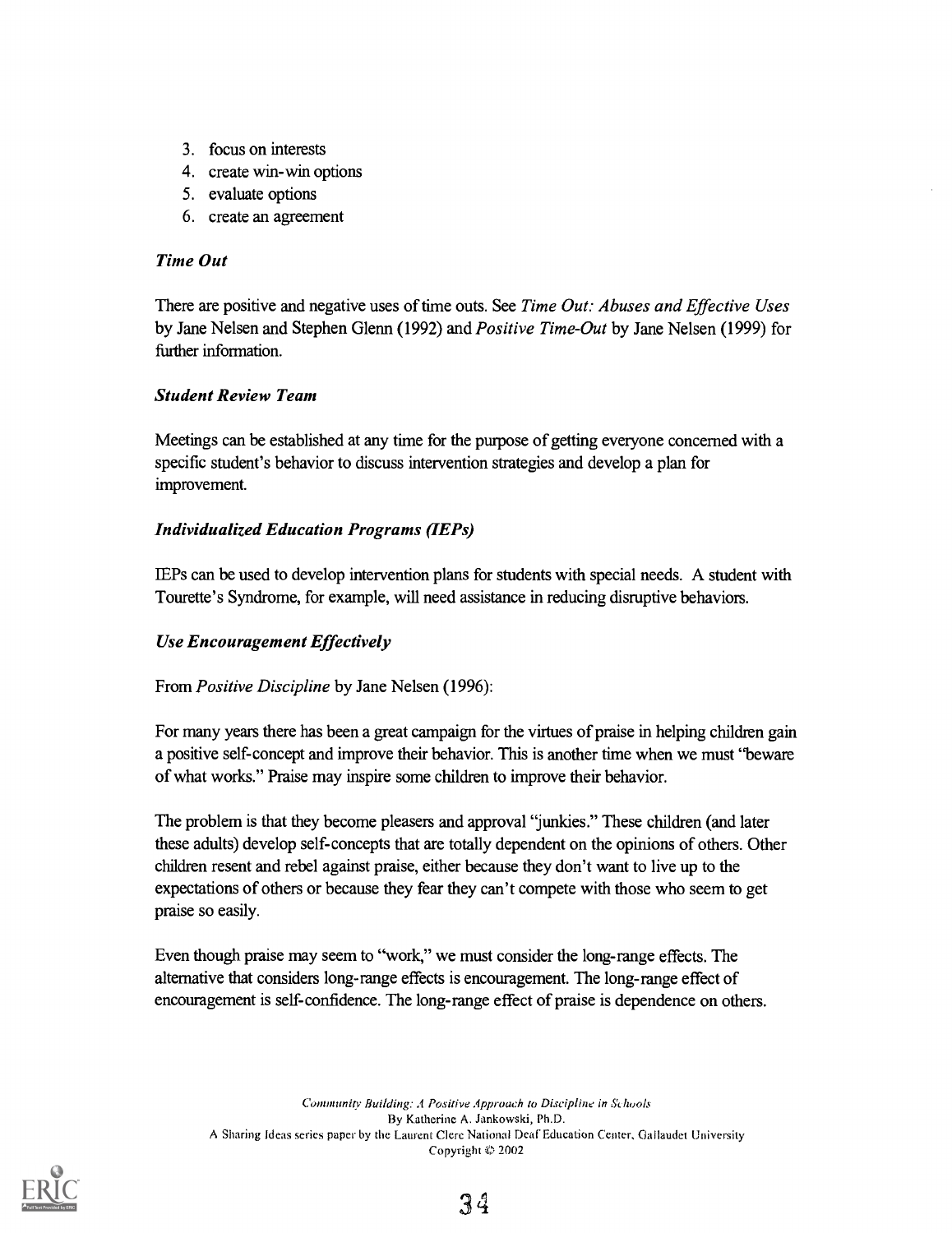The successful use of encouragement requires adult attitudes of respect, interest in the child's point of view, and a desire to influence skills that will lead the child to self-confident independence.

Suggested questions to determine whether statements made to students are praise or encouragement:

- Am I being respectful or patronizing?
- Am I seeing the student's point of view or only mine?  $\bullet$
- Would I make this comment to a friend?

See also Alfie Kohn's book, Beyond Discipline: From Compliance to Community (1996), for a comprehensive analysis of this topic.

#### Avoid Power Struggles

One of the most troublesome situations teachers and staff can get into with students is to become embroiled in a power struggle when a student is asked to do something and he or she refuses. The risk is that the adult can come out of it looking foolish and out of control and no one wins. Some suggestions are offered by the authors of *Discipline with Dignity* (1988) to assist teachers and staff with avoiding getting into power struggles with students:

- Be aware of how power struggles can be entrapping. It is more important to strive  $\bullet$ for a long-term victory, such as a positive classroom environment, rather than a short term "win."
- Take care of yourself emotionally. It is important not to carry over feelings of resentment and anger toward the student after the incident is over. Feeling that way could tempt adults into getting into a power struggle at the next opportunity just to show students who is boss. This is not constructive.
- Ignore students' initiating power struggles. Back off and ignore the attempt, e.g.: Teacher (walks slowly over to Ralph): "Ralph, the rule in this classroom is that people are not for hitting. The consequence is for you to stay after school and practice other ways of showing your anger."

Ralph: "It wasn't my fault and you can't make me come after school." Teacher (maintains eye contact with Ralph for a few seconds, then returns to the front of the room): "Now, class, who can tell me who was the only president to resign from office?"

Teacher (at the end of class, near the door, in private and with a calm, firm manner): "Ralph, I expect to see you after school."

If the teacher had felt the need to assert her authority by challenging Ralph in front of the class, a likely result would be for Ralph to have to prove to the students and teacher that he would not show up. By taking the above approach, however, the teacher left room for Ralph to comply.

Community Building: A Positive Approach to Discipline in Schools By Katherine A. Jankowski, Ph.D. A Sharing Ideas series paper by the Laurent Clere National Deaf Education Center, Ciallaudet University Copyright © 2002

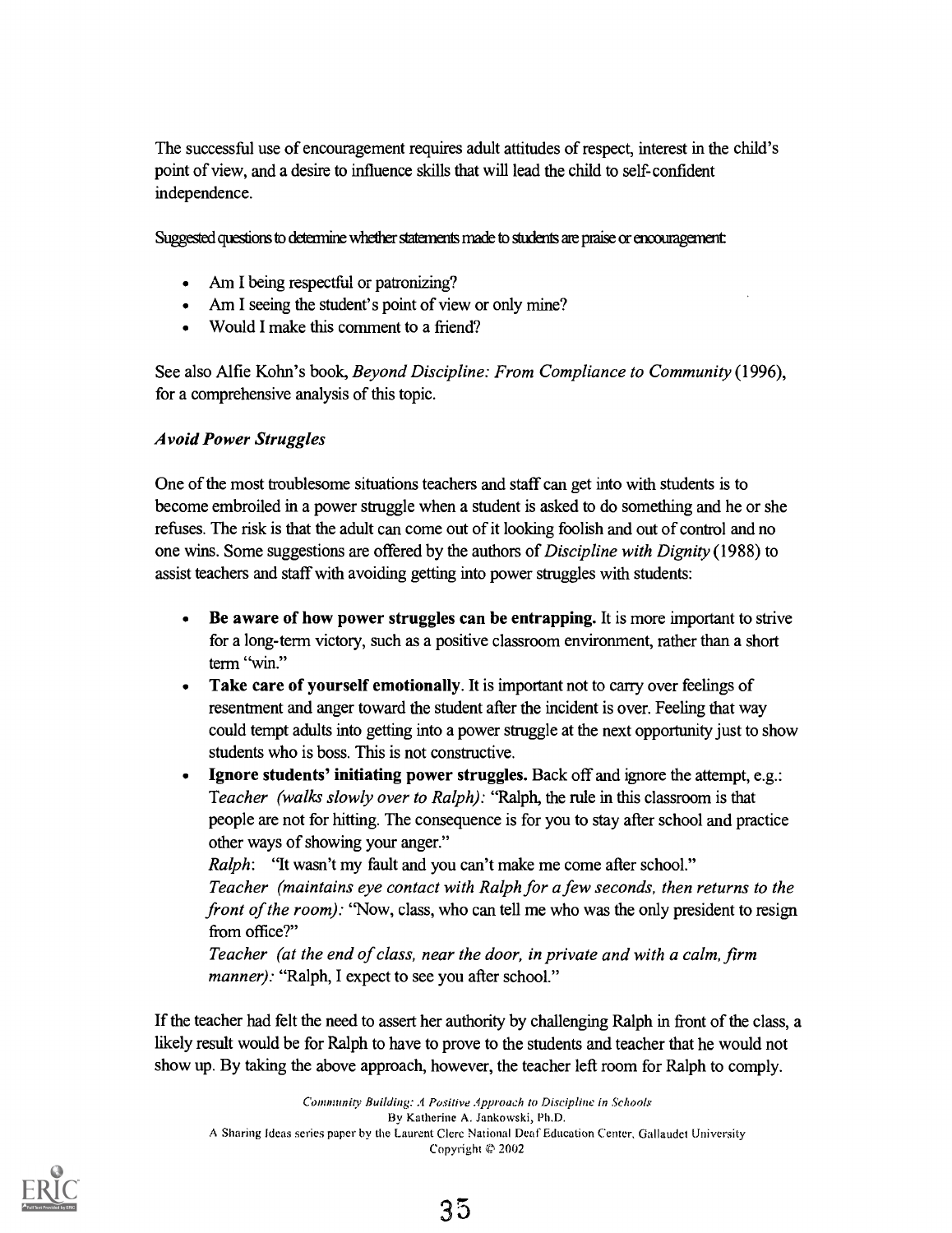Acknowledge the student's feelings. If the student persists in trying to entrap the adult in a power struggle, using the above example, the adult could respond by acknowledging the student's feelings, e.g.:

Ralph: "I said I'm not coming back after school." Teacher (returns to close proximity to Ralph): "Ralph, I can see that you are upset and angry, and that you feel the hitting wasn't your fault. I understand how you might feel. However, this is not the time to discuss it, so let's get back to our lesson and we can discuss our problem later."

Do not try to embarrass students into submission.  $\bullet$ 

#### How to Deal with Violent Students

The following strategies for dealing with violent students are adapted from tips offered by Dr. Eleanor Guetzloe of the University of South Florida at St. Petersburg at a conference hosted by the Institute for Adolescents with Behavioral Disorders in Minnesota.

#### Warning signs :

- turning red  $\bullet$
- clenching fists
- profanity
- crying
- sudden silence  $\bullet$
- glaring
- narrowing of eyes
- any other extreme change in behavior

#### Intervention:

- stay calm, cool, and composed
- be as nonintrusive as possible
- send for help  $\bullet$
- get rid of the audience
- wait for help if possible
- always tell the student to stop
- tell the student why the behavior must stop
- point out advantages of staying under control
- communicate expectations verbally and nonverbally
- ignore verbal abuse
- don't argue
- use physical intervention as an absolutely last resort

Community Building: A Positive Approach to Discipline in Schools By Katherine A. Jankowski, Ph.D. A Sharing Ideas series paper by the Laurent Clerc National Deaf Education Center, Ciallaudet University Copyright  $© 2002$ 



36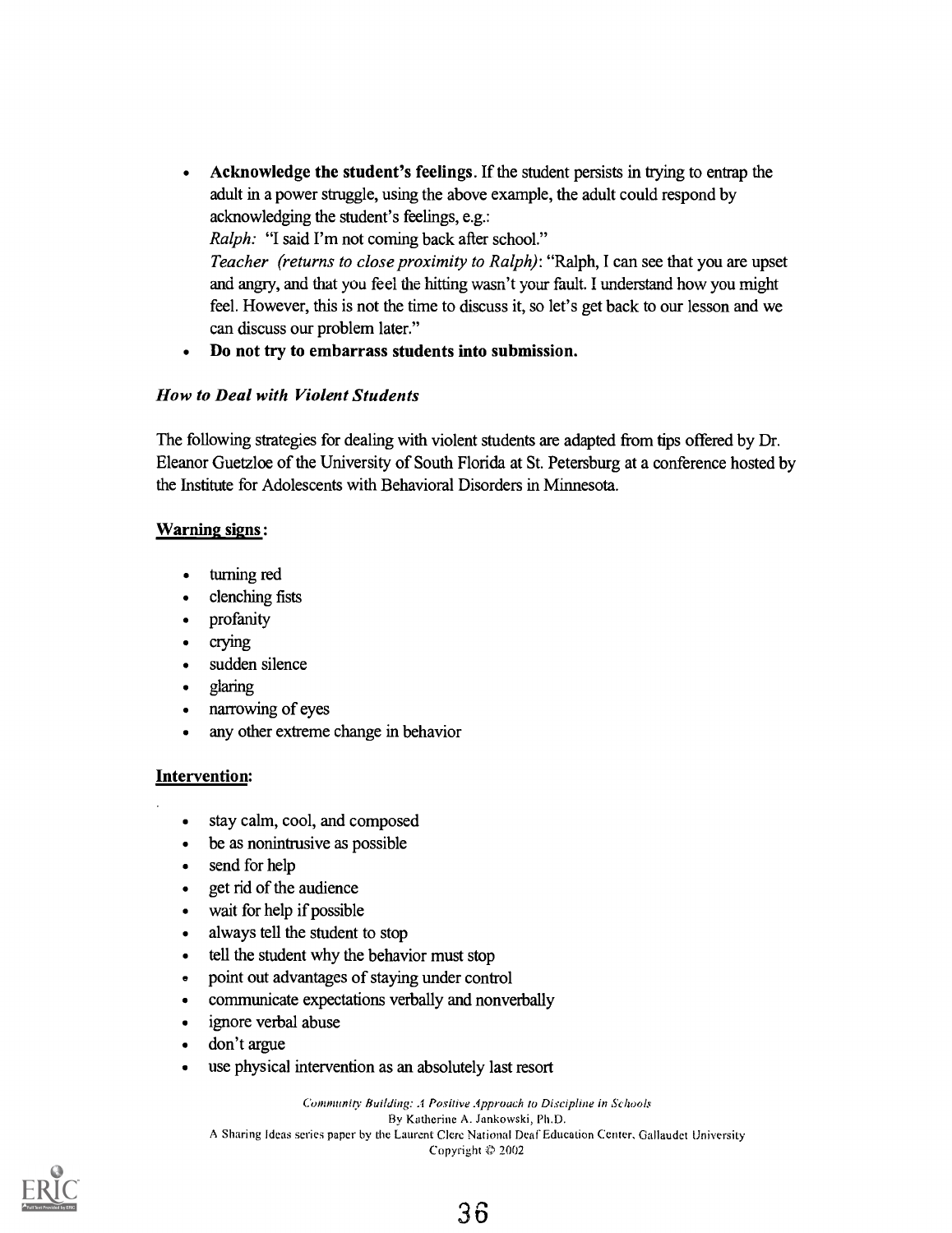#### Tips for verbal intervention:

The following suggestions are adapted from suggestions by the Diagnostic Center of Southern California (Guetzloe).

| Do                                              | Don't                                               |
|-------------------------------------------------|-----------------------------------------------------|
| appear calm and relaxed                         | appear afraid or unsure                             |
| keep your tone for facial<br>expression] calm   | increase your tone [or facial<br>expression]        |
| appear to be in control                         | appear to expect an attack                          |
| set limits, avoid power struggles               | give orders or make demands                         |
| acknowledge student's feelings                  | discount or deny student's feelings                 |
| be matter of fact                               | make threats                                        |
| always leave the student an avenue<br>of escape | corner the student physically or<br>psychologically |

#### Serious Violations of School Rules

There are some major infractions that require a different level of intervention than covered above. These include, but are not limited to, the infractions listed in the Student/Parent handbook. Students violating these school rules will be referred to the Enhancing Student Success Program (ESSP), suspended, called to a Student Review meeting, or placed on 60 days notice. See the following ESSP section for an explanation of the program.

#### Enhancing Student Success Program

The Enhancing Student Success Program (ESSP) is designed to provide students with another chance to succeed in the regular school setting, as an alternative to suspensions. As an educational and intervention program, the ES SP philosophy centers around the belief that students are capable of changing for the better, especially when they are in a challenging environment. Accordingly, students in ESSP will be in a structured environment conducive to learning new skills and becoming positive, responsible people.

#### Therapeutic Intervention

Community Building: A Positive Approach to Discipline in Schools By Katherine A. Jankowski, Ph.D. A Sharing Ideas series paper by the Laurent Clere National Deaf Education Center, Gallaudet University Copyright '© 2002

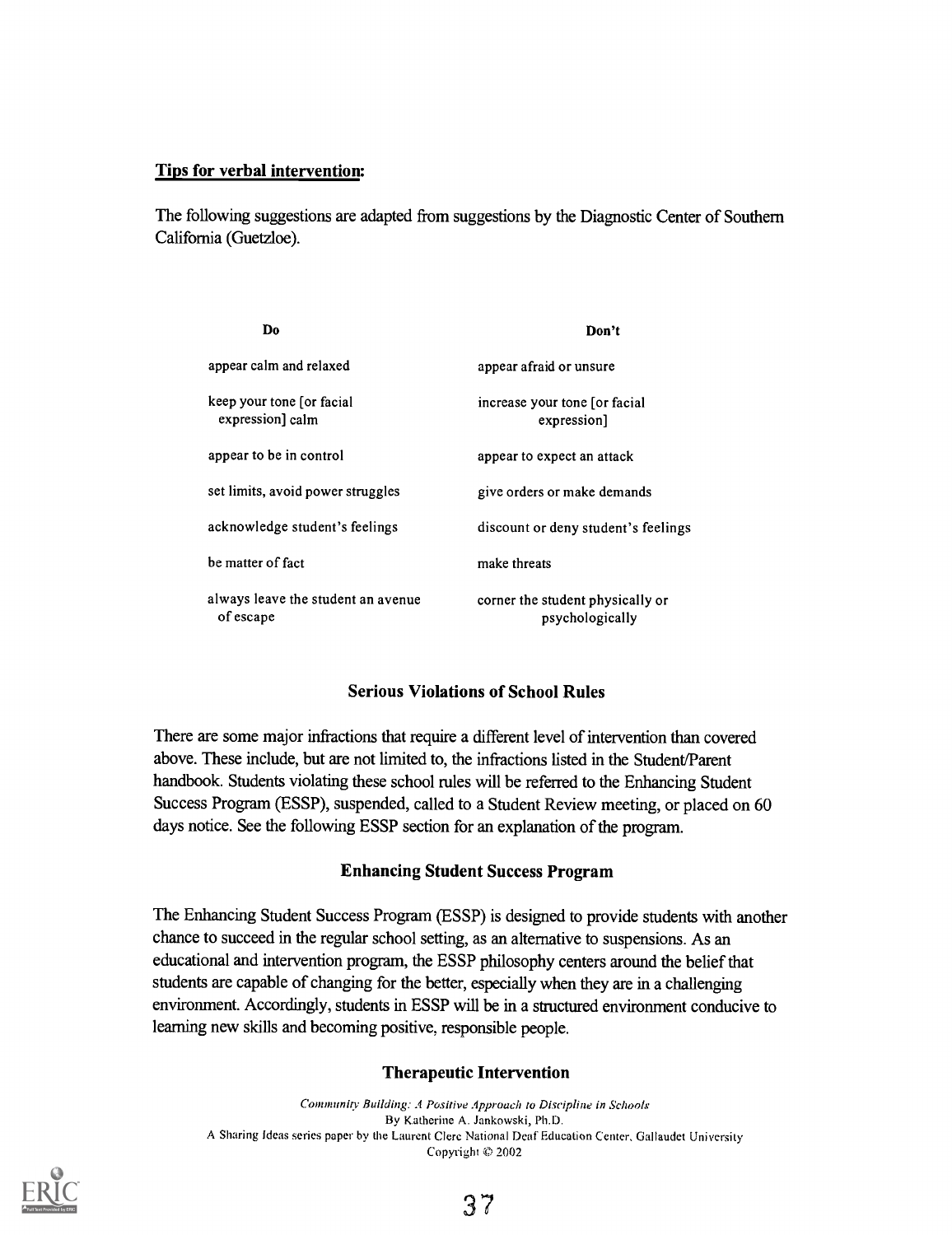There are students at KDES and MSSD who are not able to fully access an appropriate education because of significant emotional and behavioral intervention needs. Therapeutic intervention is required to provide these students with access to the general curriculum. A sixweek pilot project, Natural Environment Stabilization and Treatment (NEST), was run on the preschool team and team 1/2 at the end of the 1997-98 school year. At this time, KDES and MSSD are exploring various collaborative possibilities with outside organizations to determine how these students' needs can best be met.

#### Resources

The following books most closely espouse the philosophy of community building at KDES and MSSD. Training that is offered to teachers and staff will incorporate these resources, with the bulk of the training on the positive discipline approach endorsed by Jane Nelsen. If you have time to only read one book, read *Positive Discipline in the Classroom*. It is easy to read and very informative.

Developmental Studies Center. (1996). Ways we want our class to be. Oakland, CA: Author.

- Elias, M. J., Zins, J. E., Weissberg, R. P., Frey, K. S., Greenberg, M. T., Haynes, N. M., Kessler, R., Schwab-Stone, M. E., & Shriver, T. P. (1997). Promoting social and emotional learning. Alexandria, VA: Association for Supervision and Curriculum Development.
- Gossen, D. (1996). Restitution: Restructuring school discipline. Chapel Hill, NC: New View Publications.
- Jensen, E. (1998). Teaching with the brain in mind. Alexandria, VA: Association for Supervision and Curriculum Development.
- Nelsen, J., Lott, L., & Glenn, H. S. (1997). Positive discipline in the classroom. Rocklin, CA: Prima Publishing.
- Porro, B. (1996). Talk it out: Conflict resolution in the elementary classroom. Alexandria, VA: Association for Supervision and Curriculum Development.
- Tobin, L. (1991). What to do with a child like this? Duluth, MN: Whole Persons Associates.

Community Building: A Positive Approach to Discipline in Schools By Katherine A. Jankowski, Ph.D. A Sharing Ideas series paper by the Laurent Clerc National Deaf Education Center, Gallaudet University Copyright  $© 2002$ 



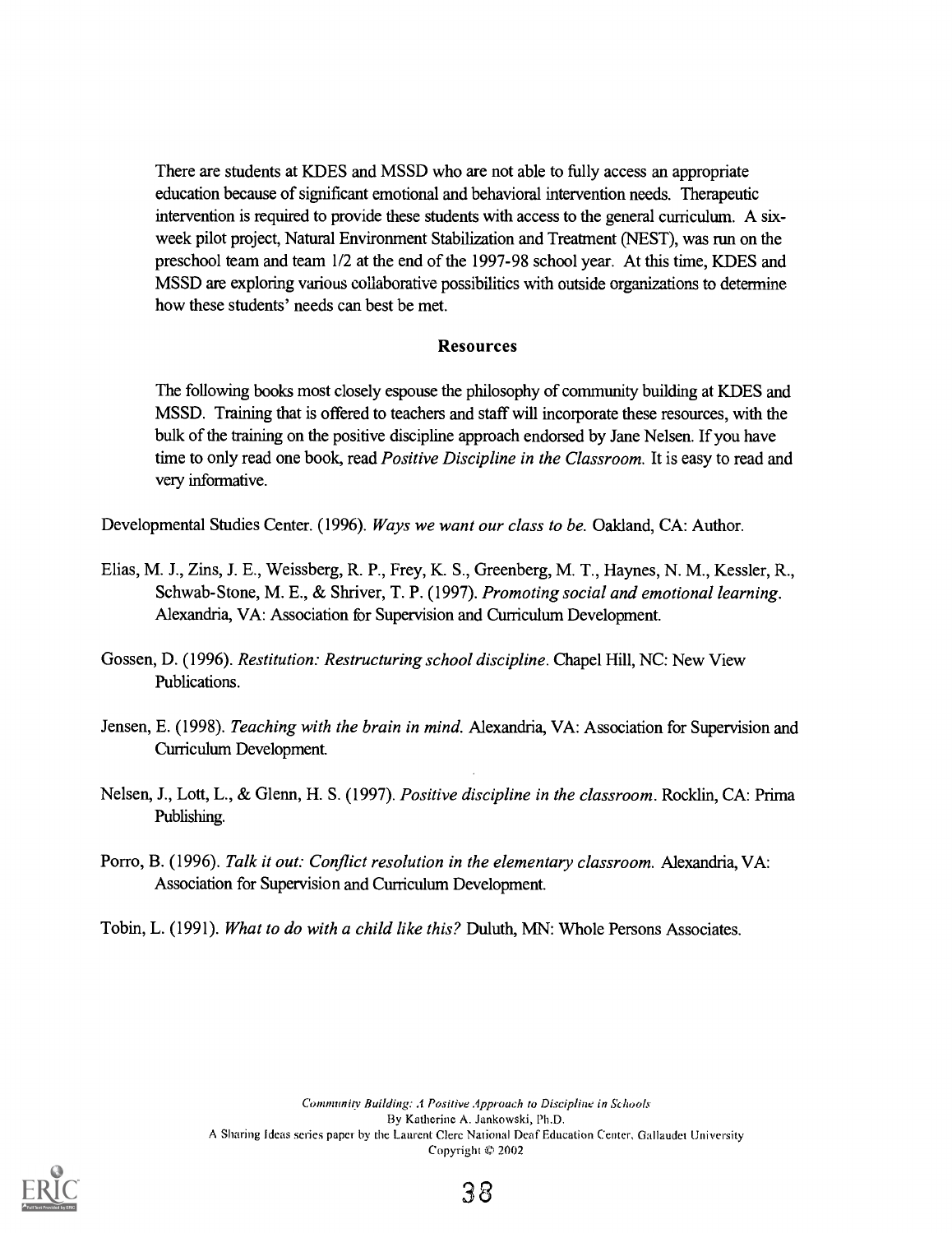#### References

- Bodine, R. J., Crawford, D. K., & Schrumpf, F. (1994). Creating the peaceable school: A comprehensive program for teaching conflict resolution. Champaign, IL: Research Press.
- Cuwin, R. L., & Mendler, A. N. (1988). Discipline with dignity. Alexandria, VA: Association for Supervision and Curriculum Development
- Developmental Studies Center. (1996). Ways we want our class to be. Oakland, CA: Developmental Studies Center.
- Gossen, D. (1996). Restitution: Restructuring school discipline. Chapel Hill, NC: New View Publications.
- Guetzloe, E. "Everybody's talking about it...Violence in children and youth. What you can do about it" Presented at a conference hosted by the Institute for Adolescents with Behavioral Disorders, Arden Hills, MN.
- Hammond, M., & Collins, R. (1992) One world one earth: Educating children for social responsibility. Philadelphia: New Society Publishing.
- Jensen, E. (1998). *Teaching with the brain in mind*. Alexandria, VA: Association for Supervision and Curriculum Development
- Kohn, A.(1996). Beyond discipline: From compliance to community. Alexandria, VA: Association for Supervision and Curriculum Development.
- Marshall, M. (1998, March). "Fostering social responsibility and handling disruptive classroom behavior." NASSP Bulletin.
- Minnesota Department of Children, Families & Learning. Respecting everyone's ability to resolve problems: Restorative measures [Booklet]. St. Paul, MN: Author.
- Nelsen, J. (1999). Positive time-out. Rocklin, CA: Prima Publishing.
- Nelsen, J. (1996). Positive discipline. New York: Ballantine Books.
- Nelsen, J., & Glenn, S. (1992). Time out: Abuses and effective uses. Orem, UT: Empowering People Books, Tapes and Videos.

Community Building: A Positive Approach to Discipline in Schools By Katherine A. Jankowski, Ph.D. A Sharing Ideas series paper by the Laurent Clere National Deaf Education Center, Gallaudet University Copyright (0 2002

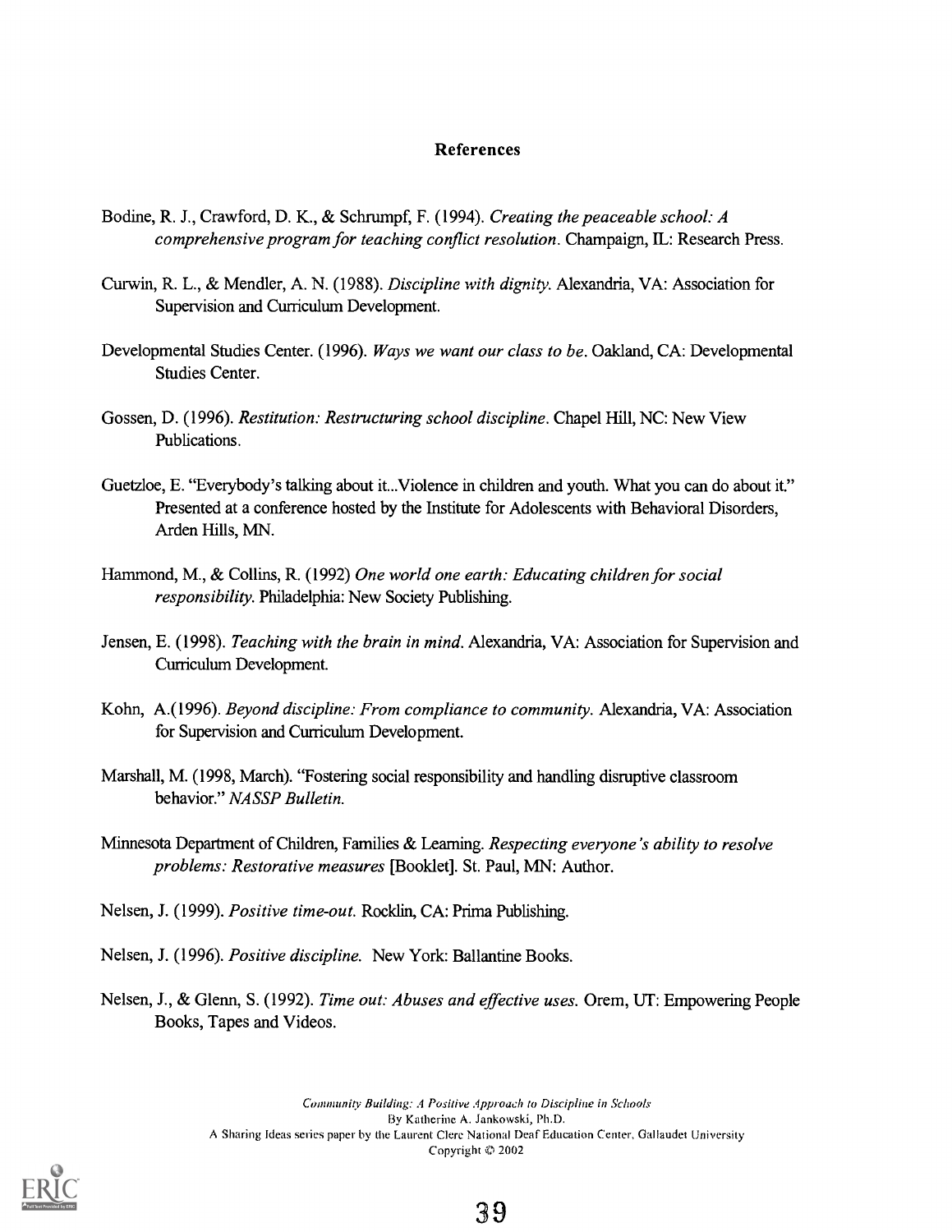- Nelsen, J., Lott, L., & Glenn, H. S. (1997). Positive discipline in the classroom. Rocklin, CA: Prima Publishing.
- Northeast Foundation for Children. Rules and Logical Consequences [Manual]. Greenfield, MA: Author.
- Porro, B. (1996). Talk it out: Conflict resolution in the elementary classroom. Alexandria, VA: Association for Supervision and Curriculum Development.

Community Building: A Positive Approach to Discipline in Schools By Katherine A. Jankowski, Ph.D. A Sharing Ideas series paper by the Laurent Clere National Deaf Education Center, Gallaudet University Copyright  $© 2002$ 



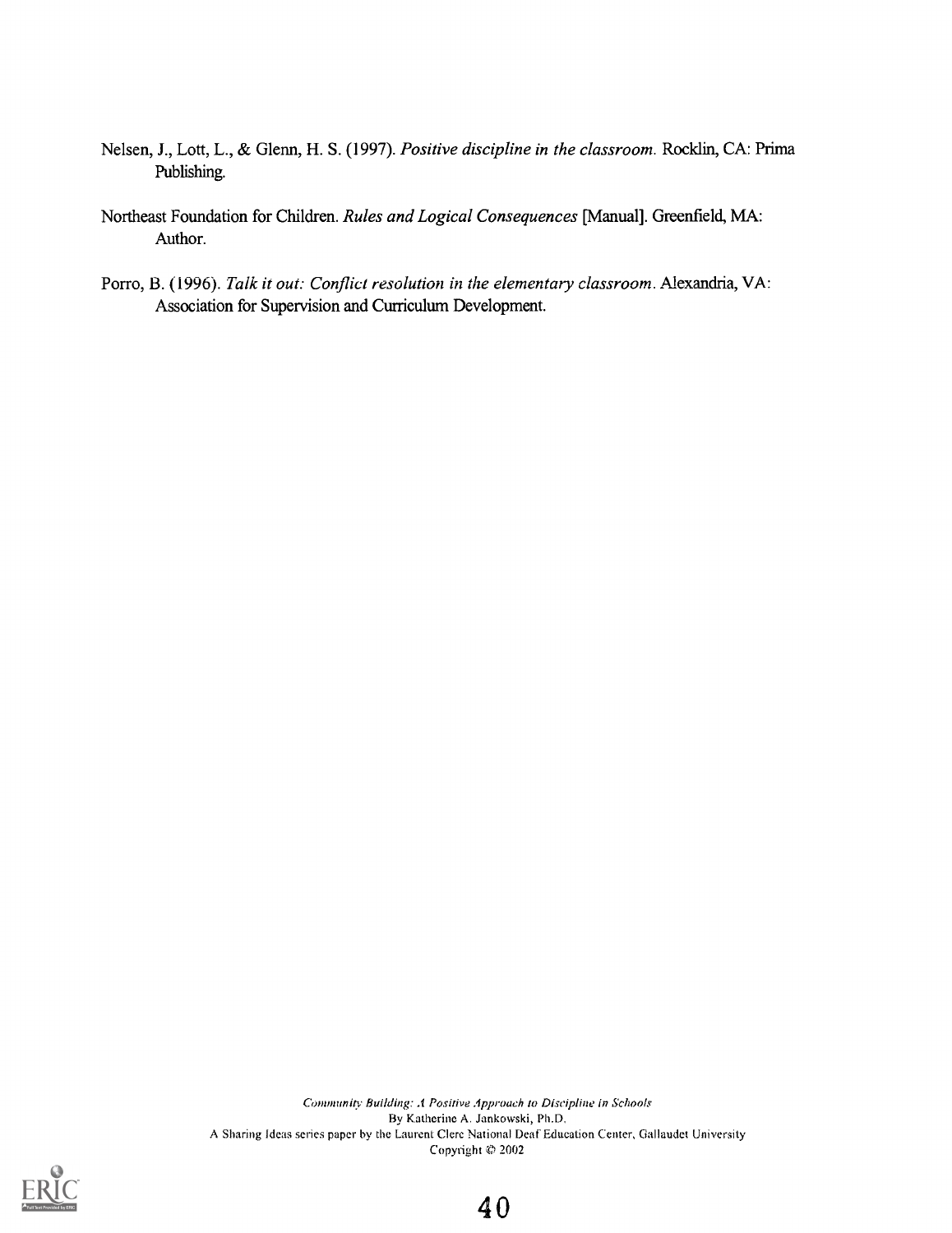# My Improvement Plan

- 1. What happened? What did you say and do?
- 2. What happened at the end?
- 3. What is your plan to solve the problem?

| Student: | Date: |
|----------|-------|
|          |       |

Teacher/Staff:

Community Building: A Positive Approach to Discipline in Schools By Katherine A. Jankowski, Ph.D. A Sharing Ideas series paper by the Laurent Clerc National Deaf Education Center, Gallaudet University Copyright  $© 2002$